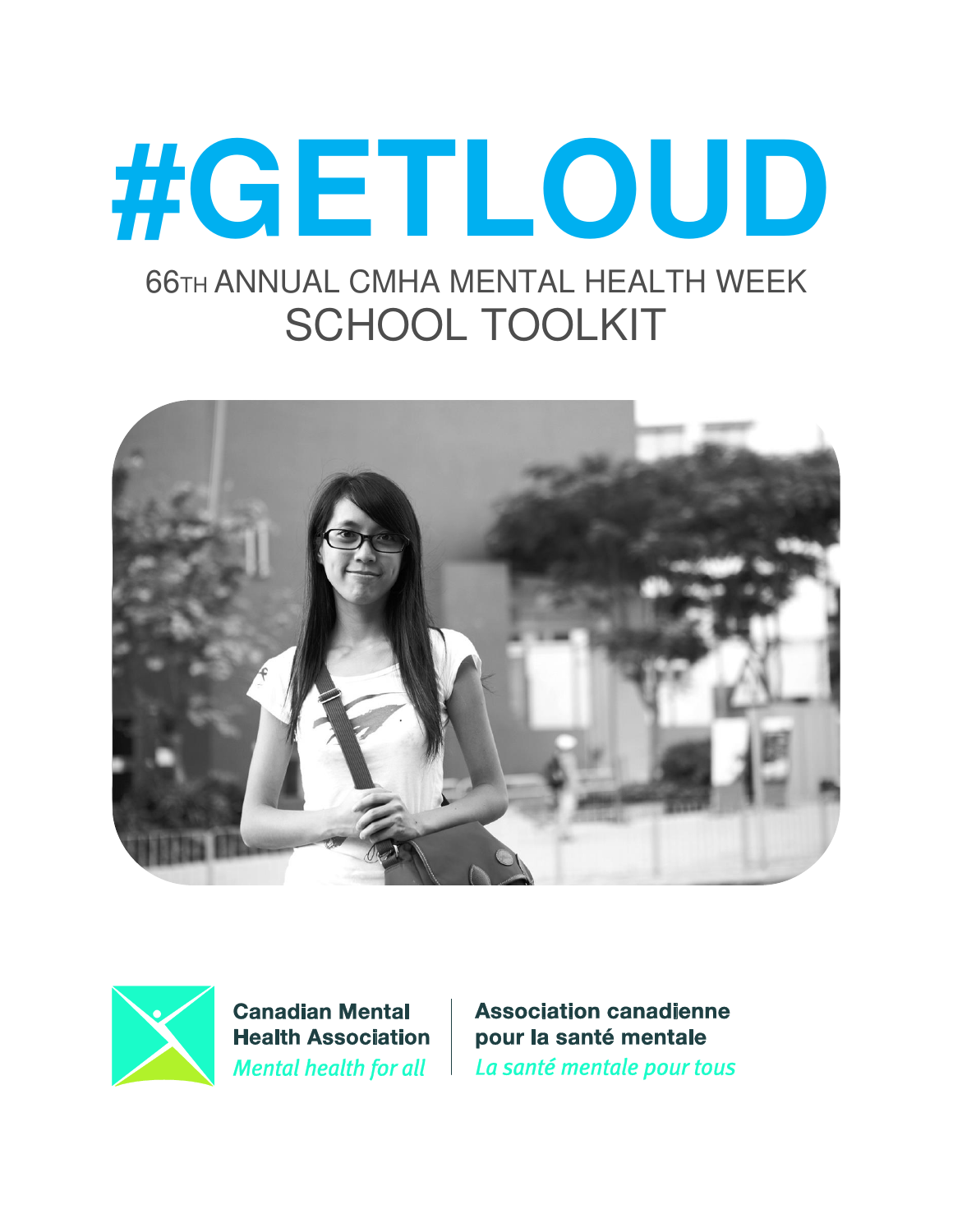# **INTRODUCTION**

CMHA Mental Health Week is almost here! Once again, we're asking Canadians to join us and GET LOUD for Mental Health from May 1st to the 7th.

To GET LOUD taking action and using your voice to raise awareness and build support for those around you and for yourself. It means speaking out against the discrimination and stigma directed at people with mental illnesses.

Every year, CMHA selects a specific mental health-related issue to focus on during CMHA Mental Health Week. This year, we are paying special attention to the long times Canadians experience waiting for a mental health professional – and improvements to the mental health system in Canada – as part of our **Sick of Waiting: Get Loud for Mental Health** campaign. We're sick of waiting a year or more for access to a mental health professional. However, we need more than just access to a doctor and medication if we're going to prevent illness and promote mental health. We are still waiting for access to counselling, community-based interventions, and social supports that aren't funded.

In any given year, 1 in 5 Canadians will experience a mental health problem, and by the time Canadians reach 40 years of age, 1 in 2 will have – or have had – a mental illness. Long wait times are a serious issue for any Canadian seeking care; those with mental health problems or illnesses know this very well. Some youth reported that they had wait up to a year and a half to see a psychiatrist. These long wait times are not only frustrating, but being forced to wait for so long can make whatever problem or illness someone is experiencing worse.

During CMHA Mental Health Week, we also encourage all Canadians to reflect on their own attitudes towards mental health. Reducing discrimination and stigma is paramount, so that people no longer feel shame due to a mental illness and will no longer wait to seek the support and help they need. Some of the ways we're suggesting Canadians #GETLOUD this year include sharing their experiences and speaking out on social media, talking to a loved one or friend, and much more! For more ideas on how you can GET LOUD, visit [mentalhealthweek.ca.](http://mentalhealthweek.ca/)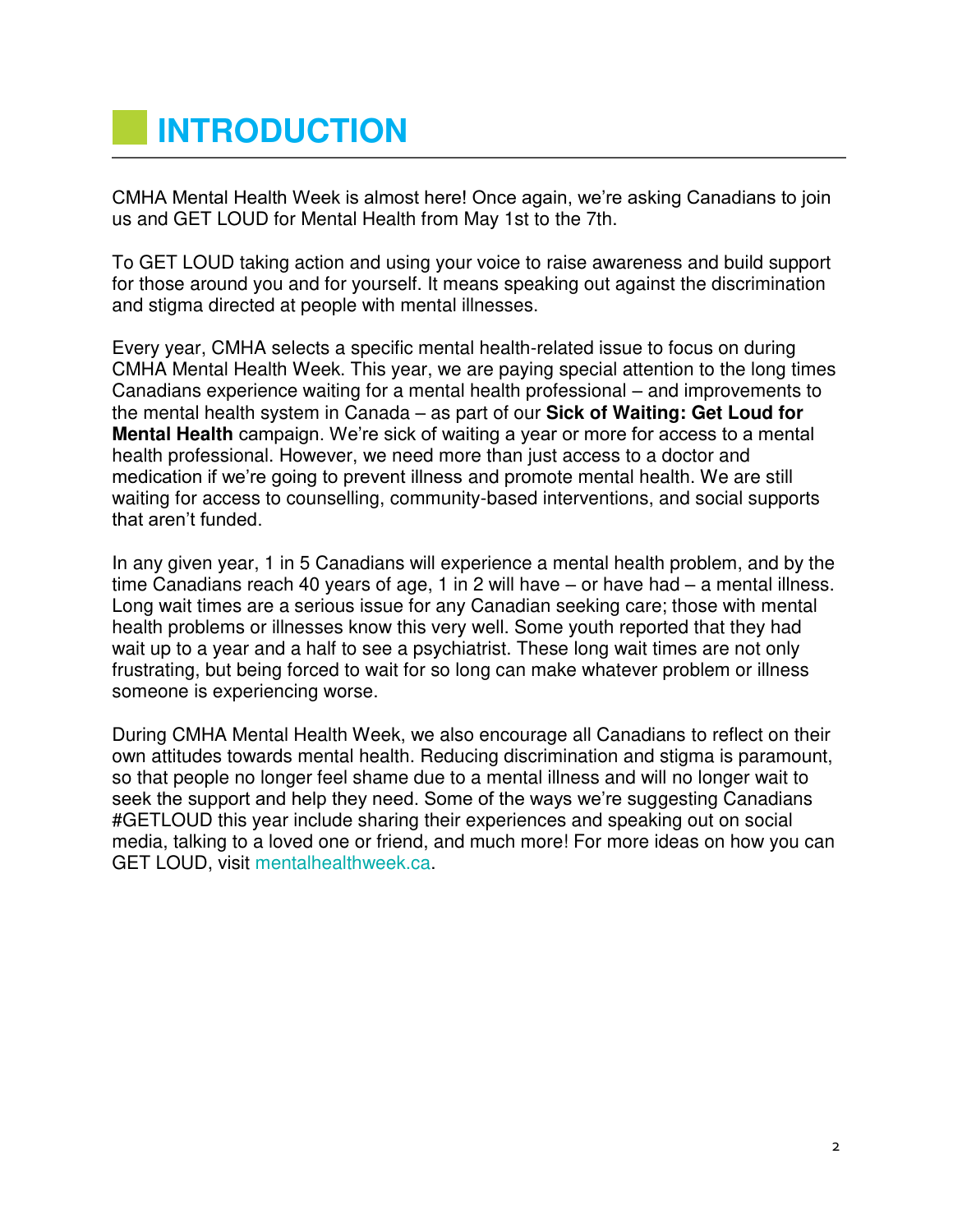This toolkit (for Grades 4-12) is intended to help your school GET LOUD for CMHA Mental Health Week.

We are going to be heard from coast to coast to coast. During CMHA Mental Health Week, encourage your students to use the CMHA Social Activation in this Toolkit to write in how they will GET LOUD and share a selfie with the image on social media.

This is our 66th annual CMHA Mental Health Week and we want to be heard loud and clear. We're proud to be the organization that started this tradition, and that Canadians have embraced it so openly.

Clear your throat, set up some speakers and a microphone, and practice your outside voice because the time for all of us to GET LOUD is right around the corner!

If you have further questions about CMHA Mental Health Week, please email [info@cmha.ca](mailto:info@cmha.ca)

Visit [ShopCMHA.ca](http://shop.cmha.ca/) to order any of brochures about mental health and mental illness.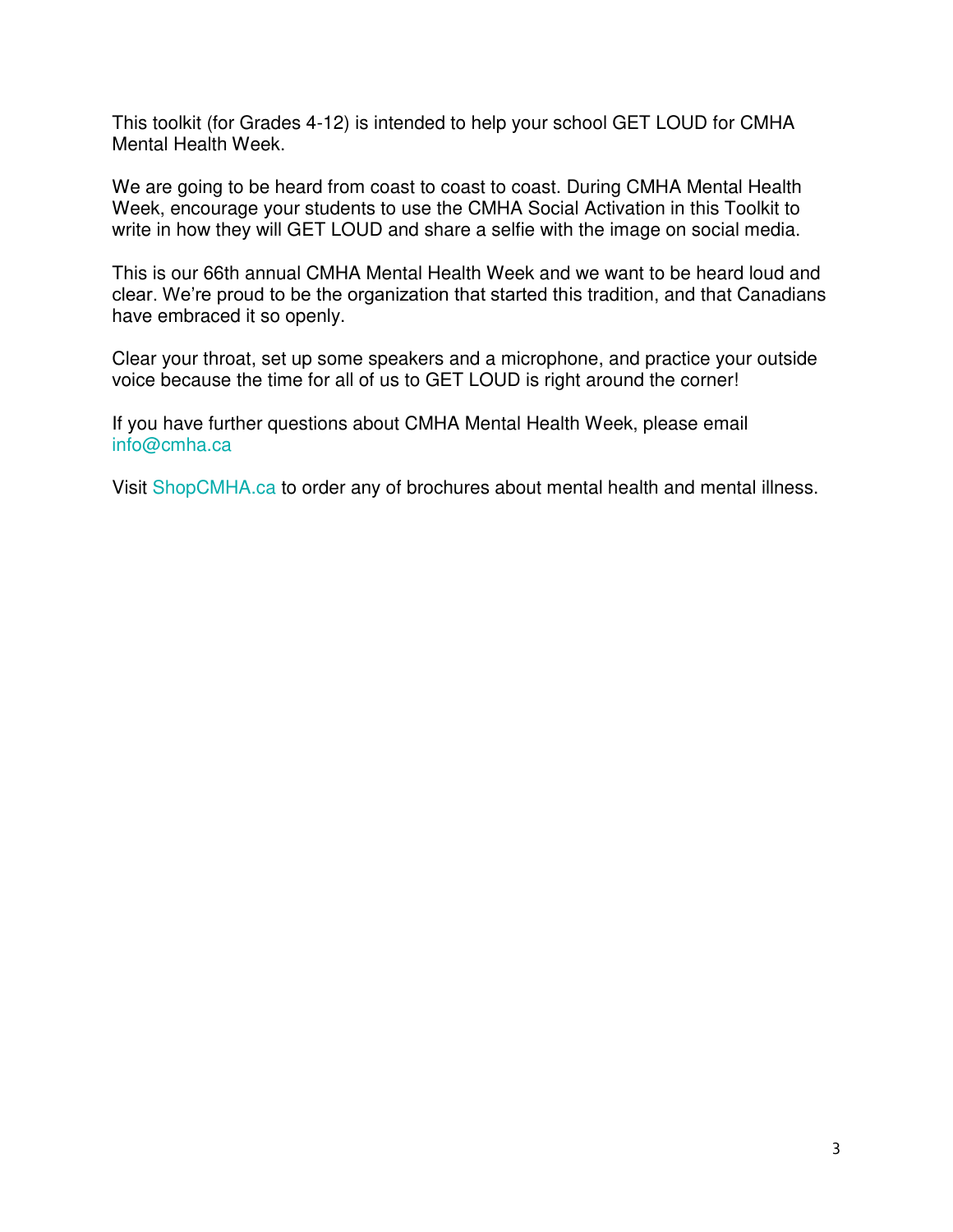# TABLE OF CONTENTS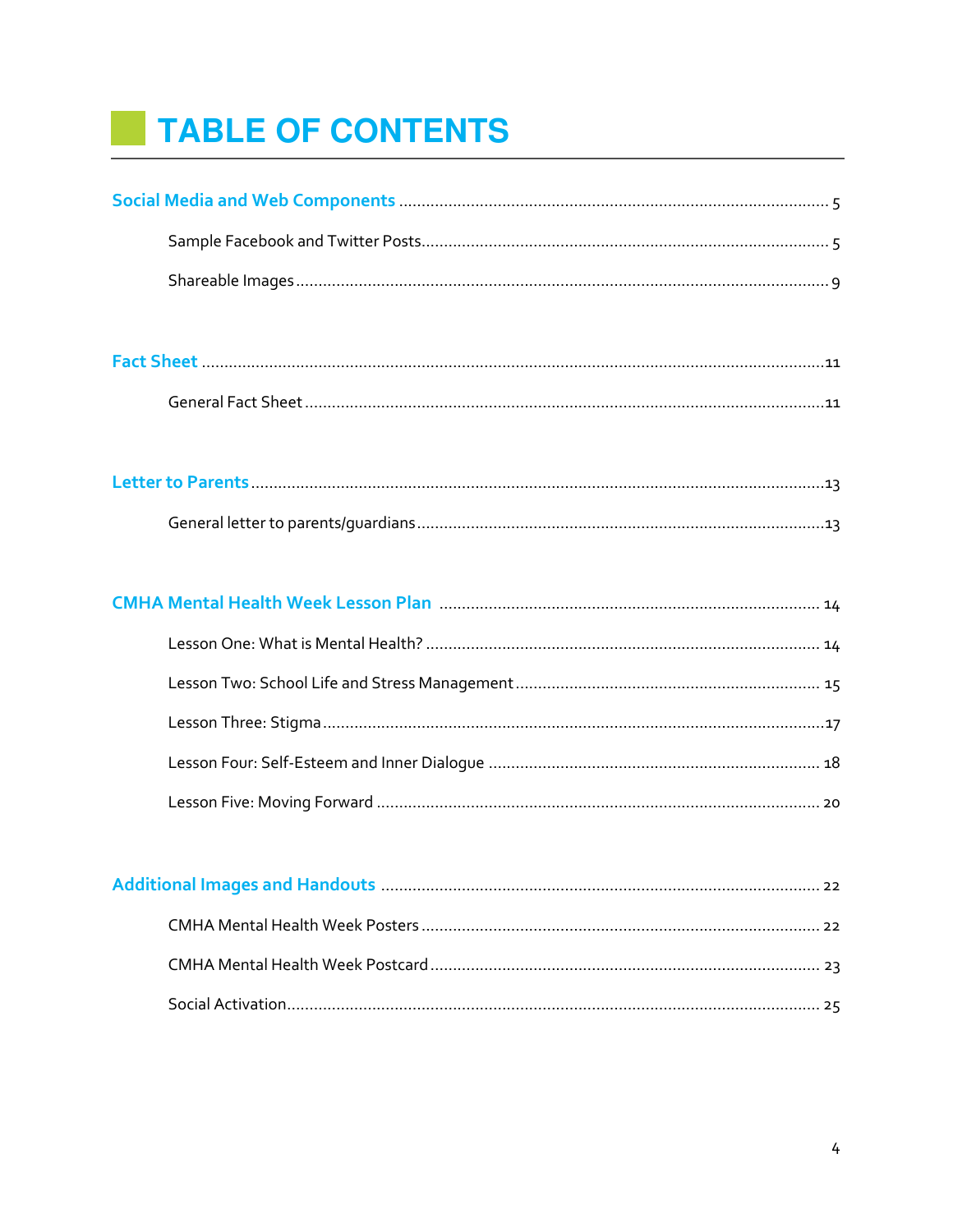# **SAMPLE FACEBOOK POSTS**

The Canadian Mental Health Association's 66th Annual CMHA Mental Health Week is May 1-7!

Help us support #MentalHealth Week and raise awareness for positive mental health. Tips on how you can #GETLOUD can be found on CMHA's website [www.mentalhealthweek.ca.](http://www.mentalhealthweek.ca/)

Did you know that up to 70% of young adults living with mental health problems report that their symptoms started in childhood? Let's all #GETLOUD for CMHA Mental Health Week! Between May 1st and May 7th, take action and use your voice to raise awareness and build support in your community. Join us in promoting this very important week.

Work on your outside voice, because we're about to #GETLOUD. What do we mean by that? #GETLOUD means speaking up to stop the discrimination and the stigma directed towards those with mental health problems or illnesses. Each year, CMHA Mental Health Week addresses a different focus in mental health. This year, CMHA is addressing the long wait times people experience while waiting for a mental health professional – and improvements to the mental health system in Canada – with its campaign: Sick of Waiting: Get Loud for Mental Health.

Canadian youth experiencing a mental health problem or mental illness can wait a year or more before being viewed by a psychiatrist. Not only is this frustrating for someone in need of medical attention, but their illness could worsen as they wait for treatment. Something's got to give; #GETLOUD because we are #SickofWaiting.

It's the 66th Annual CMHA Mental Health Week. Join us from May 1st to May 7th as we raise our voice to raise awareness and build support networks for all Canadians struggling with mental illnesses. CMHA Mental Health Week starts May 1st! #GETLOUD for #MHWeek17 and tell everyone we're all #SickofWaiting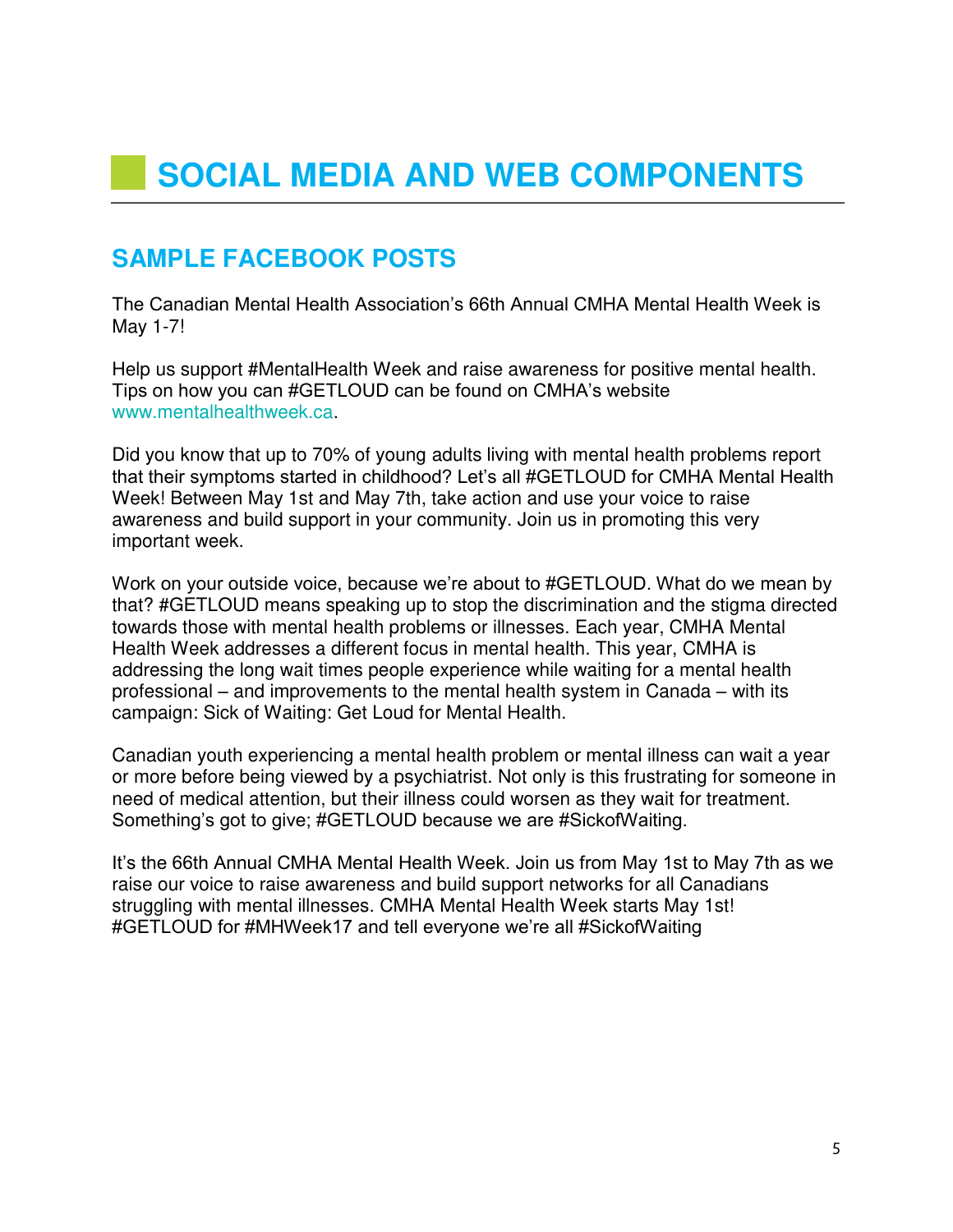#### **CMHA MENTAL HEALTH WEEK MAY 1-7**

[SCHOOL] is excited to support the 66th Annual CMHA Mental Health Week! Visit mentalhealthweek.ca to #GETLOUD

It's CMHA Mental Health Week! [SCHOOL] is a proud sponsor of #MHWeek17 and the #SickofWaiting campaign. Visit mentalhealthweek.ca for more information, and how to #GETLOUD

It's CMHA Mental Health Week! Let's #GETLOUD for mental health. Let's #GETLOUD for those who need it. And for those forced to wait over a year for a psychiatrist, let's tell everyone we're all #SickofWaiting. Together we can all make a difference. #MHWeek17

Why does our school need to #GETLOUD for mental health? Because 70% of young adults reported that their symptoms started in childhood, and because 17% of all deaths among children aged 10 to 14 in 2012 were deaths by suicide. [SCHOOL] agrees that just one death by suicide is one too many. Join us for CMHA Mental Health Week as we #GETLOUD with our students – your children.

What does #GETLOUD for mental health mean? Getting loud means speaking out against discrimination and the stigma directed at those with mental health problems or mental illnesses, or the struggles they are forced to endure. This year in particular, it means ending the long wait times youth in need of mental health care often experience. This, CMHA Mental Health Week, [SCHOOL] is supporting efforts to #GETLOUD by telling everyone we're #SickofWaiting. Visit mentalhealthweek.ca and help CMHA make some noise.

We can't hijack the PA system, so we'll settle for getting loud on Facebook. It's the 66th Annual CMHA Mental Health Week. Visit mentalhealthweek.ca and let's show Canada how we can all #GETLOUD

What are you doing to support CMHA Mental Health Week? We are [state what your school is doing]. Visit mentalhealthweek.ca for more ways to #GETLOUD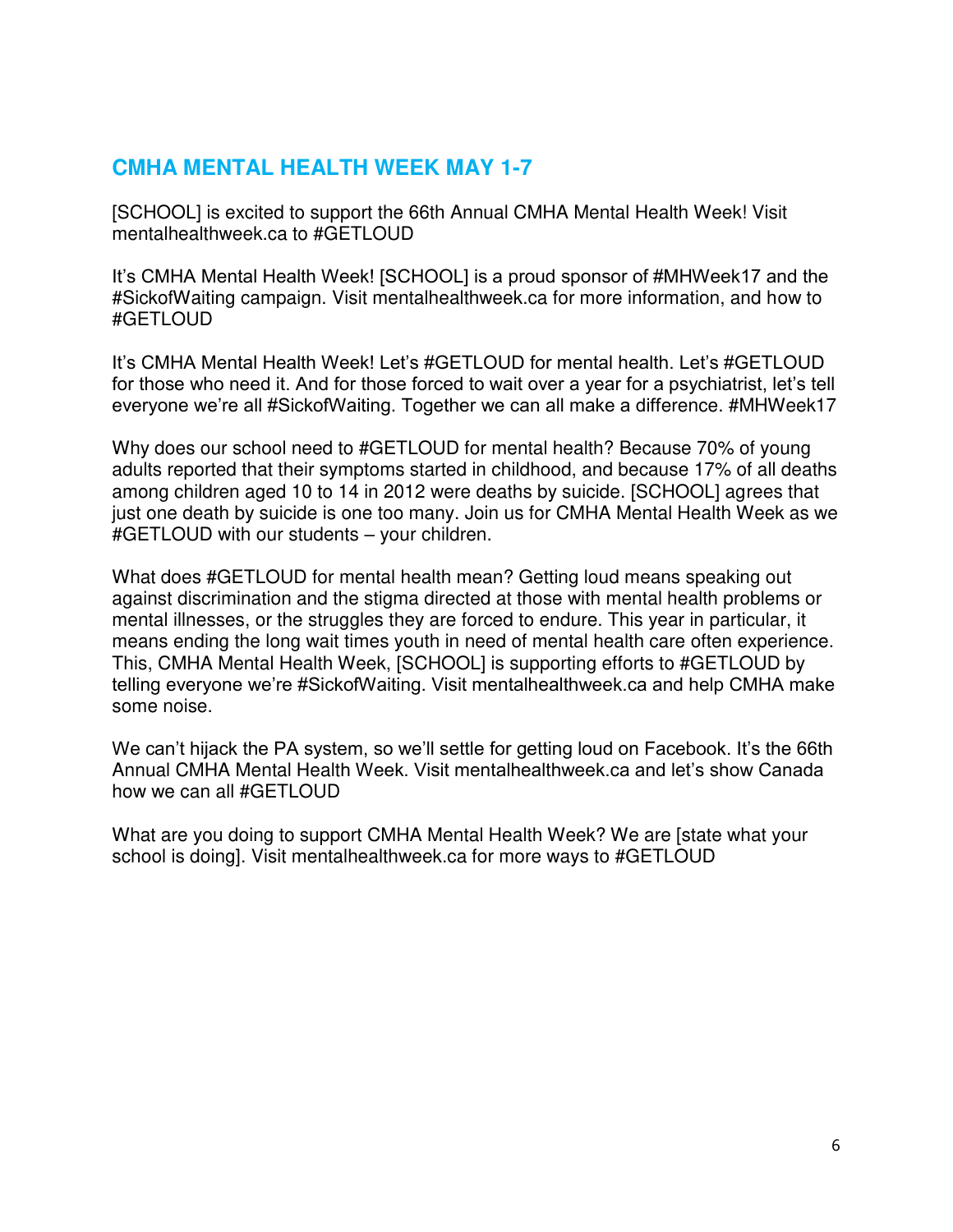# **SAMPLE TWEETS**

@CMHA\_NTL Mental Health Week is May 1-7. Join us and #GETLOUD. Visit mentalhealthweek.ca for more details

The 66th annual @CMHA\_NTL #MentalHealth Week starts May 1st. #GETLOUD for #MHWeek17

@CMHA\_NTL's #MentalHealthWeek starts May 1st. Let's #GETLOUD for positive mental health. Help us get the word out. #GETLOUD and RT

Join us as we #GETLOUD for #MentalHealthWeek. We are #SickofWaiting and proud sponsors of #MHWeek17

How long have you waited to see a professional for treatment? Tell us why you're #SickofWaiting and #GETLOUD

## **CMHA MENTAL HEALTH WEEK MAY 1-7**

It's @CMHA\_NTL #MentalHealthWeek. Let's #GETLOUD and tell everyone we're #SickofWaiting Visit mentalhealthweek.ca or retweet to #GETLOUD

It's CMHA Mental Health Week and [SCHOOL] is a proud supporter of @CMHA\_Ntl #MHWeek17. Now #GETLOUD

70% of young adults with mental health problems said their problems started in childhood. Let's #GETLOUD for them this #MHWeek17

Nobody outgrows mental health problems. But there is help. #GETLOUD with @CMHA\_Ntl to learn more

In 2012, 17% of all deaths by suicide were among children aged 10 to 14. One is too many. #GETLOUD for @CMHA\_NTL #MHWeek17

It's @CMHA\_NTL #MentalHealthWeek. Let's #GETLOUD to raise awareness & end the stigma towards #Mentalillness.

This week, #GETLOUD and tell everyone why you're #SickOfWaiting

You don't have to sing in a screamo band to #GETLOUD. End the stigma against mental illness this @CMHA\_NTL #MHWeek17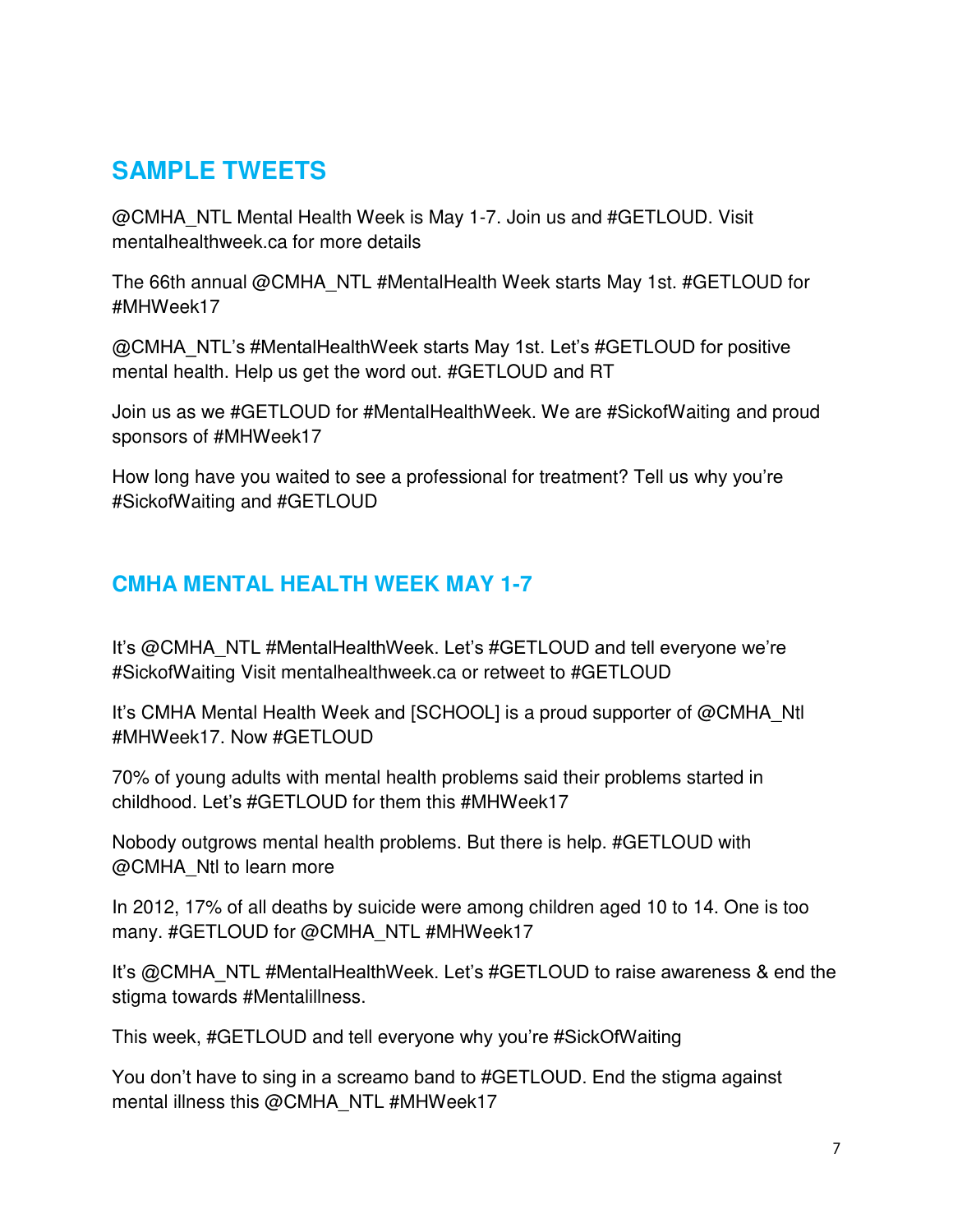Turn up the volume! #GETLOUD to end discrimination against Canadians with mental illnesses

43% of Canadians saw their doctor the same day or the day after they phoned for an appointment. We're #SickofWaiting #GETLOUD

#SickofWaiting to see a mental health professional? You're not alone. #GETLOUD and be heard

We're raising awareness for #MHWeek17. Let's all #GETLOUD for @CMHA\_NTL #MentalHealthWeek and to let everyone know we're #SickofWaiting

Visit mentalhealthweek.ca to #GETLOUD. @CMHA\_NTL is asking all Canadians to raise awareness and #GETLOUD for #MentalHealth. #MHW2017

#GETLOUD to promote positive mental health. #GETLOUD to end long wait times for services. #MHWeek17 #SickofWaiting

The louder we get for #MHWeek17 the bigger a difference we will make. #GETLOUD

We are raising awareness for #MentalHealth and long wait times in our classrooms during @CMHA\_NTL #MHW2017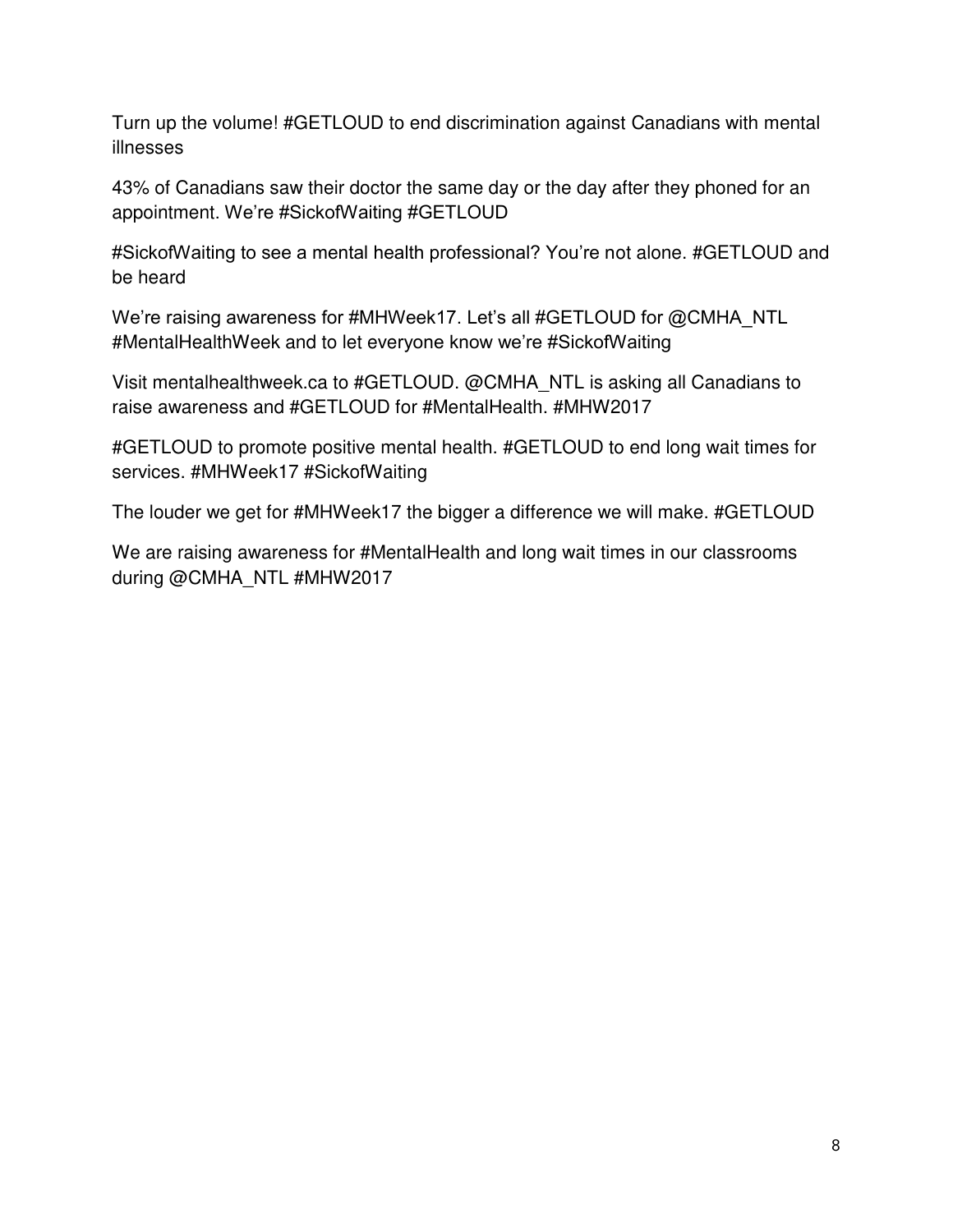# **SHAREABLE IMAGES**

# **FACEBOOK**



Sample image. Please click to access more.

#### **TWITTER**



Sample image. Please click to access more.

### **WEB BANNER**



Sample image. Please click to access more.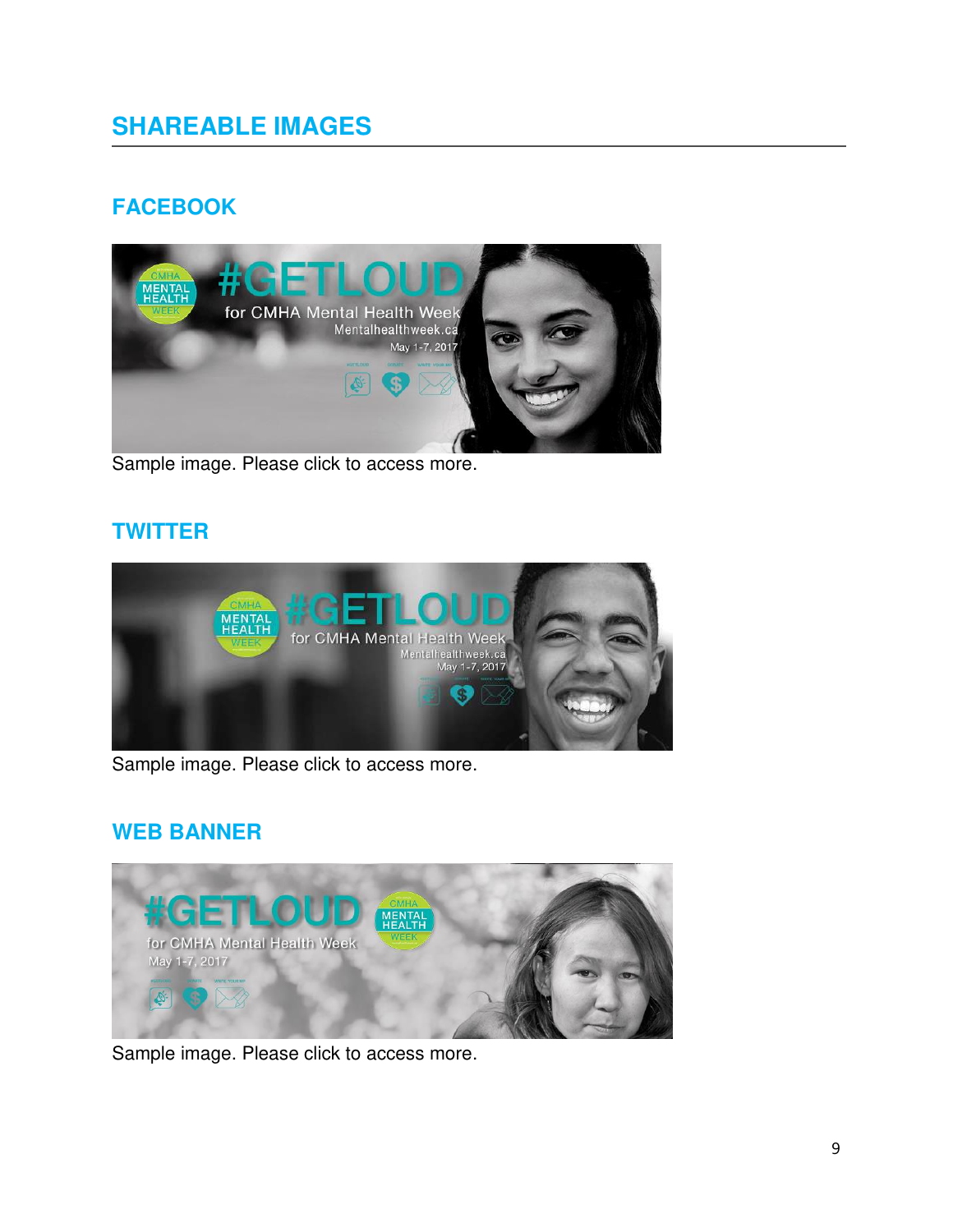### **EMAIL TAG**

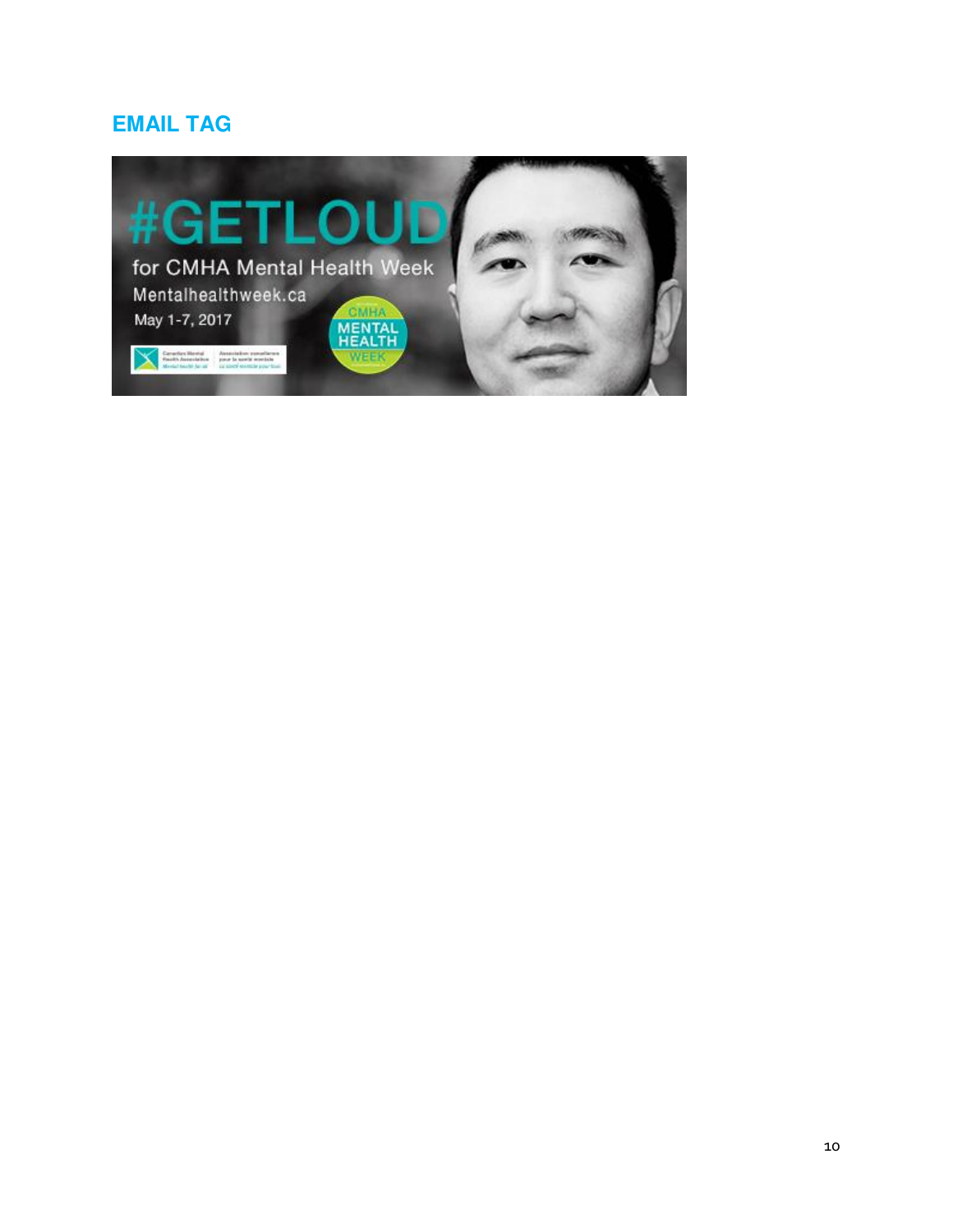# **FACT SHEET**

To GET LOUD means speaking up for those around you - and for yourself. It means speaking out against the discrimination and stigma directed at people with mental illnesses. It means using your voice to raise awareness and build support.

# 66TH ANNUAL CMHA MENTAL HEALTH WEEK MAY 1-7, 2017

TI O

# **GET LOUD** to promote mental health.

허리

The louder we get, the bigger the change we will make.

We all want to be healthy. No one can be truly healthy without paying attention to their mental health. It involves how we feel, think, act and interact with the world around us. Mental health is about coping with the stresses of life and contributing to our community. Ask for help or seek advice from someone with expertise-give your mental health the care it needs and deserves.

# Your path to mental well-being

Being mentally healthy isn't about avoiding problems or Staying mentally healthy is like staying physically fit-it trying to achieve a "perfect" or "normal" life. It's about living well and having the tools to cope with difficult situations and life's many challenges.

have our own goals, our own challenges, our own talents instance, not only makes you stronger and more fit, and our own supports. But good mental health is within everyone's reach.

requires effort and support.

But the rewards are worth it! Everyone faces stresses and demands in their life, but we all need and deserve Each person's path to mental well-being is unique. We all breaks from them. Daily physical exercise, for but it can also improve your mood and your sense of well-being.





Sample image. Please click to access original file.

<sup>for</sup> mental health

Visit<br>MentalHealthWeek.ca to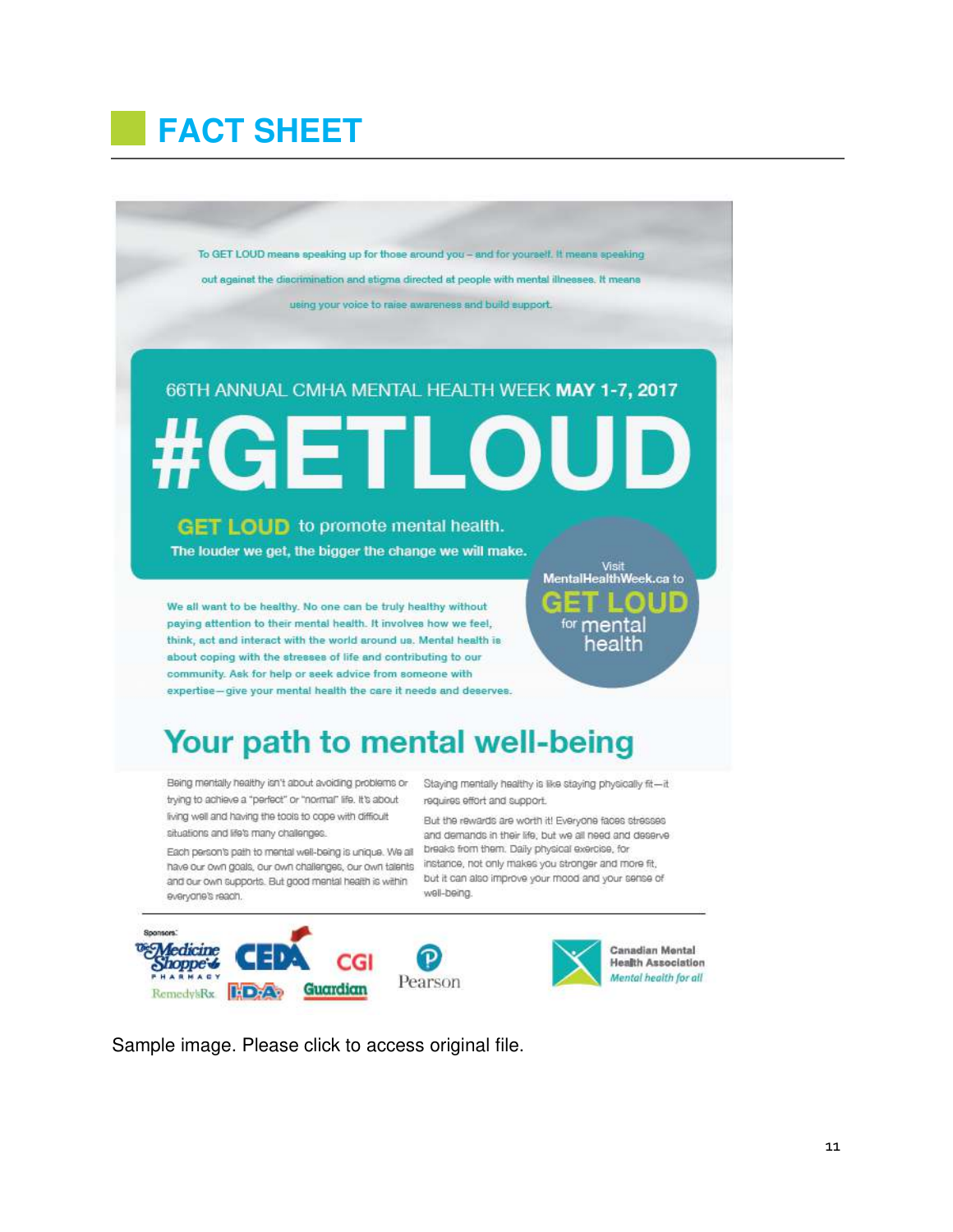# Taking charge of your mental well-being

. If you have a mental health concern, speak with your doctor and ask for a referral to a specialist if needed

. If you need support in your work life, speak to a career counsellor or human resources expert

. To repair relationships with loved ones and friends, enlist help from someone with a specific expertise in relationship issues

· For financial challenges, contact a financial planner or debt advisor

. If you are looking for help navigating the mental health system, you might want to speak to someone who has had their own experience, or to a qualified system navigator or case manager

· Additionally, other people with lived experience of mental health problems may be able to provide invaluable support and advice. Just remember that<br>everyone's path to recovery is unique, and what was right for one person may or may not be right for you

#### **POSITIVE MENTAL HEALTH TIPS**

. Talk to your doctor if you are experiencing problems with your mental health

- Contact your local CMHA branch at cmha.ca

· Check with your employer, or your benefit provider: your Employee Assistance Plans (EAP) or benefits may provide counselling services

. Reach out to people you trust: personal connections are some of the most powerful healing tools

. Live well: a healthy lifestyle can boost your mood

#### **RESOURCES**

Here are other sources of information and inspiration that can help:

. Websites of reputable mental health organizations such as CMHA (cmha.ca), the MentalHealth Commission of Canada (mentalhealthcommission.ca) and the Canadian Aliance on Mental Illness and Mental Health (camimh.ca)

- · Books and apps about specific mental health problems and coping strategies
- · Audio and video resources

· Courses and workshops offered through community centres, schools and universities such as Bounce Back, Mental Health First Aid, Living Life to the Full, and ASIST

· Seek out people you admire for their ability to find balance



Founded in 1918, the Canadian Mental Health Association (CMHA) is the most established, me<br>
extensive community mental bealth and property and the CMHA) is the most established, me extensive community mental health organization in Canada. Through a presence in hundreds of Health Association methodology networked by provides across a control of the control of the control of the control of the control of the control of the control of the control of the control of the control of the control of Mental health for all prevent mental health problems and linesses, support recovery and resilience, and enable all<br>Canadians to flourish and thrive.

Sample image. Please click to access original file.

#### **How CMHA** can help

Every year, CMHA's remarkable<br>cross-Canada team of more than 10,000 staff and volunteers provides more than half a million Canadians with vital services and support. Contact your

local CMHA, or other community mental health organization, to learn more about support and resources in your area. For more information on mental health programs and services in your community or to donate to CMHA, visit our websites: cmha.ca and mentalhealthweek.ca.

 $12$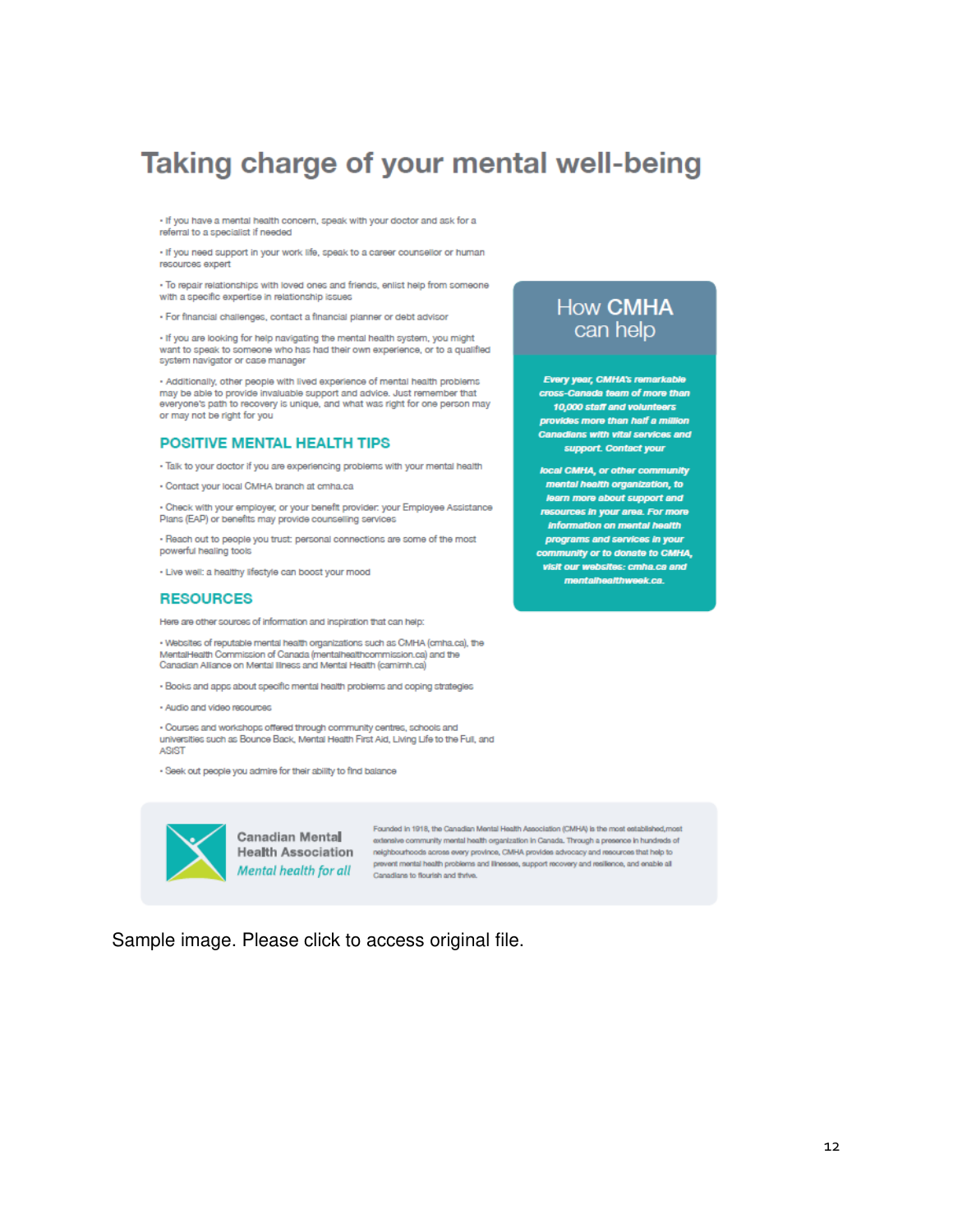# **LETTER TO PARENTS**

Dear Parents:

CMHA Mental Health Week is almost here! Once again, the Canadian Mental Health Association and the Children's Mental Health Ontario are asking Canadians to join them and GET LOUD for Mental Health from May 1st to May 7th.

What does it mean to GET LOUD for Mental Health? It means taking action and using our voices to raise awareness and build support for our friends, family, colleagues, and community, and for ourselves. It means calling on Canadians to end discrimination against those with mental health problems and illnesses, and to end the stigma and shame directed at them.

It is important that our school speak up about mental health problems because 70% of young adults with mental illnesses reported that their symptoms started in childhood.

CMHA has packaged up some great GET LOUD ideas in both this toolkit and in their electronic version, which can be found at: mentalhealthweek.ca. Some of the ways they're suggesting Canadians #GETLOUD include getting loud on social media, talking to a loved one or friend, and more.

Remember: Mental Health Week is May 1st to the 7th and we plan on being heard loud and clear.

If you have further questions about CMHA Mental Health Week, please email or contact Joe Kim at jkim@ontario.cmha.ca.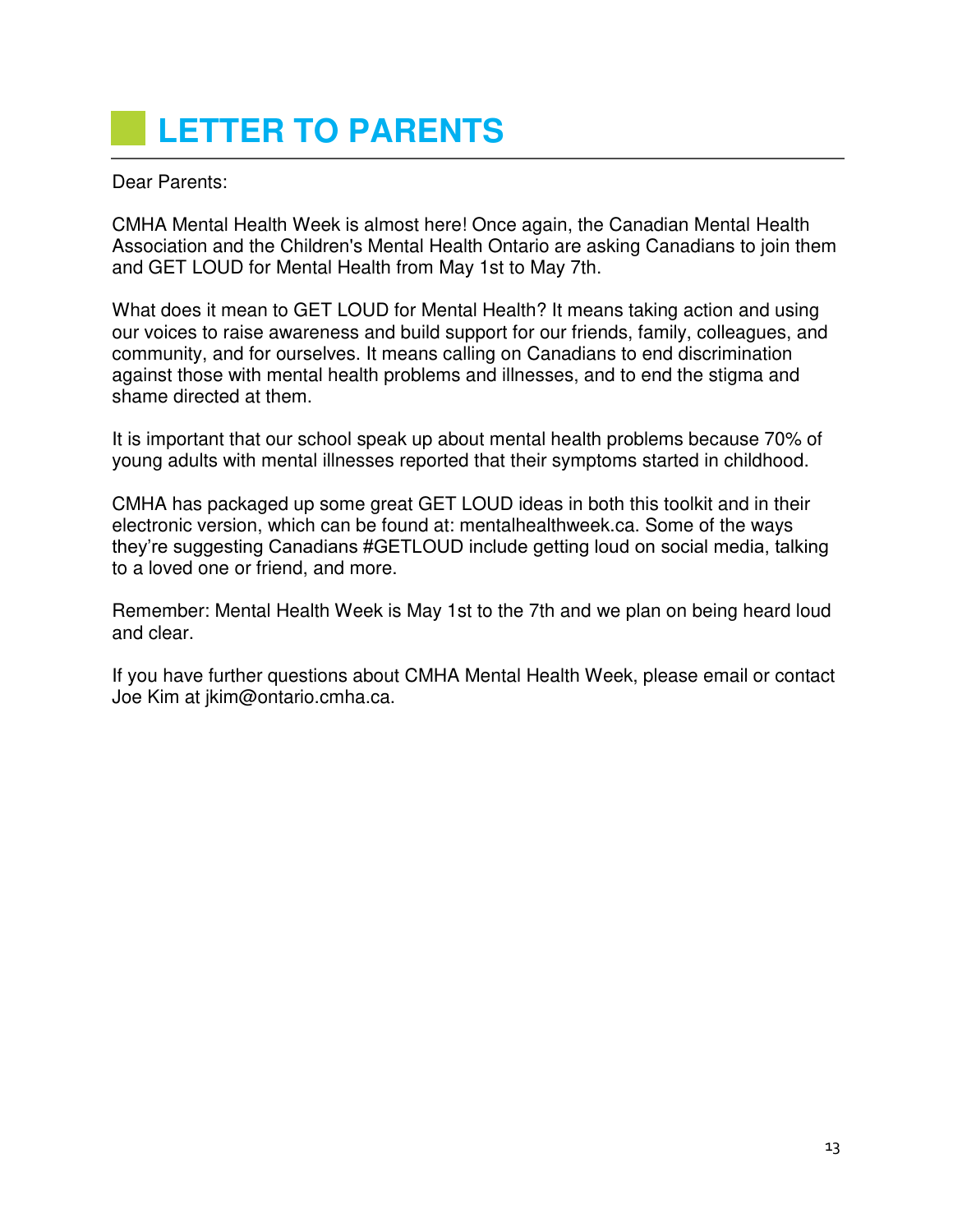### **INTRODUCTION TO THE CMHA MENTAL HEALTH WEEK CURRICULUM**

The following is a lesson plan to follow during CMHA Mental Health Week. Combating stigma and making a difference in our community starts with education. It is imperative that young people understand what mental health is and why it is important to have. In letting students know mental health problems and illnesses are both normal and treatable, this will not only help them understand and support peers with lived experience, but can also help students experiencing a mental health problem better understand their situation.

The following five-lesson plan has been prepared for the week of May 1st. Please conduct a lesson/workshop per day of that week.

### **LESSON ONE: WHAT IS MENTAL HEALTH?**

#### **DEFINITIONS**

Mental health involves a balance in all aspects of life, which enhances the ability to enjoy life and deal with challenges that arise. This includes learning better in school, working more productively, forming and maintaining positive relationships with other people, contributing to the community, and performing practical routine tasks relating to personal care, nutrition, physical activity, sleep, recreation and spiritual needs. Having good mental health means also being able to think clearly and realistically about yourself and others. Therefore, it can be understood to mean how a person thinks, acts and feels when faced with life situations.<sup>1</sup>

Good mental health contributes to overall well-being. Mental health is just as important as physical health; in fact, they are interrelated. Inevitably, there are times when things just don't go the way we'd like them to. Life is full of changes, challenges and difficulties. When we're upset, we can feel sad, anxious, undecided or angry. It's normal. It happens to everyone. What's important at that time is to identify what is bothering us so we can understand why we feel bad and try to find solutions.<sup>2</sup>

 $\overline{a}$ 

<sup>&</sup>lt;sup>1</sup> My Life, It's Cool to Talk About It. Pg. 6

<sup>&</sup>lt;sup>2</sup> My Life, It's Cool to Talk About It. Pg. 13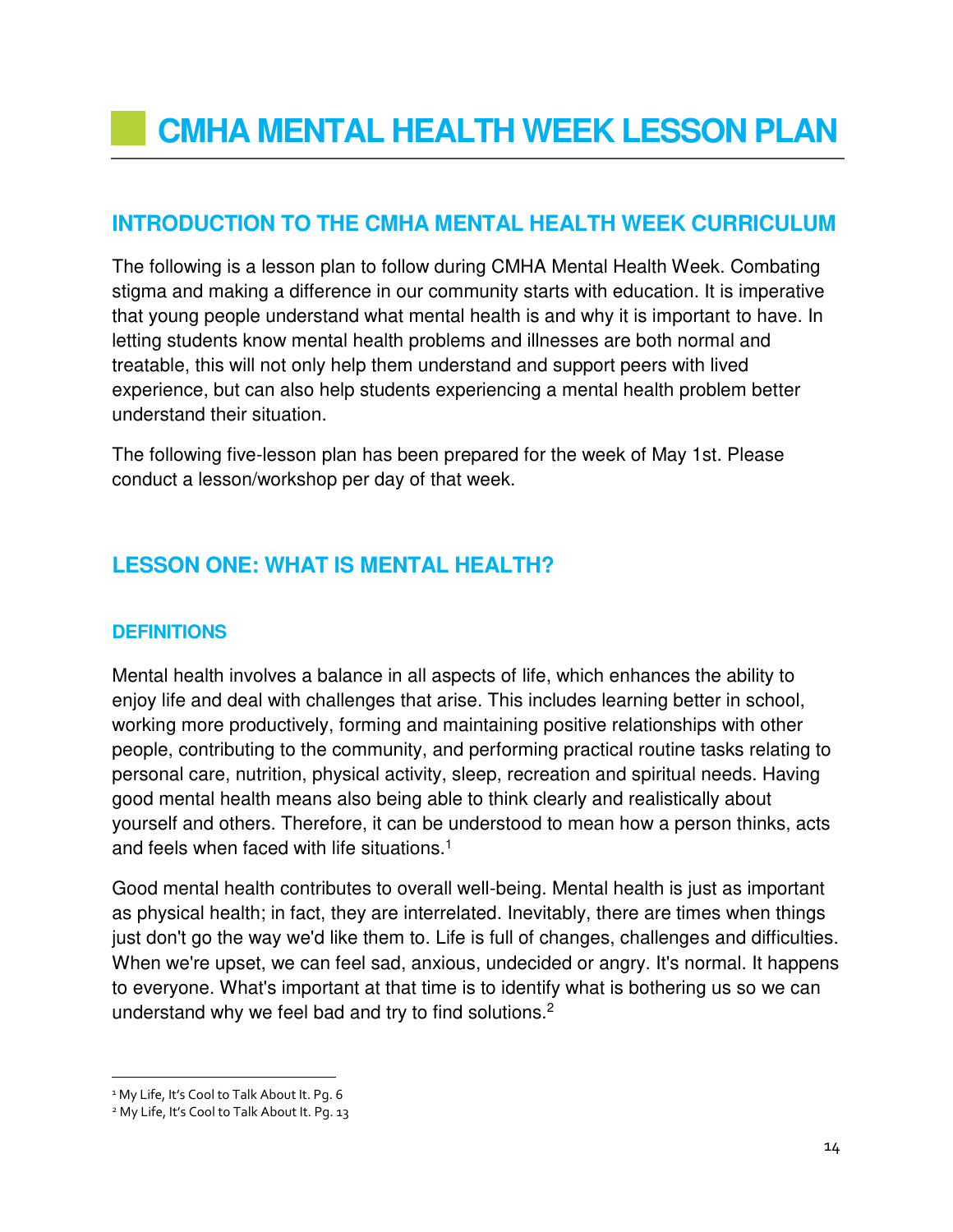#### **ACTIVITY**

Ask your students how they define good mental health. Write their definitions on the board, or ask them to go into groups, have them workshop answers, and then elect representatives of each group to come forward. Afterwards, talk to the students about their answers.<sup>3</sup>

#### **LESSON TWO: SCHOOL LIFE AND STRESS MANAGEMENT**

#### **SCHOOL LIFE**

Starting high school is often one of the first big changes in young people's lives. Some take it in stride, others find it more difficult. In this context, helping them learn to know themselves better is a winning strategy and will make it easier for them to adapt to new situations. We know that having good coping skills is a key characteristic of mental health.

We can say that a person who is well integrated into a new environment tends to have behaviours and attitudes that are characteristic of good mental health. Smooth transitioning between elementary school and high school can be expressed in a variety of ways: involvement in extra-curricular activities, positive friendships, harmonious relationships with teachers and school staff, active in-class participation, development of a sense of belonging, to name a few.<sup>4</sup>

Elementary school is a time of discovery and new experiences for all children. We learned a lot in elementary school, not only academically but also socially, culturally and in sport. The things we did well and of which we are proud, and the skills that permitted us to succeed in elementary school also enable us to identify our personal strengths. These strengths can be used to manage new situations. We start high school with some knowledge about the world and about ourselves. We're not starting from scratch! Now, it's time to focus on these experiences and use our personal strengths to keep moving forward.<sup>5</sup>

 $\overline{a}$ 

<sup>3</sup> My Life, It's Cool to Talk About It. Pg. 12

<sup>4</sup> My Life, It's Cool to Talk About It. Pg. 31

 $<sup>5</sup>$  My Life, It's Cool to Talk About It. Pg. 33</sup>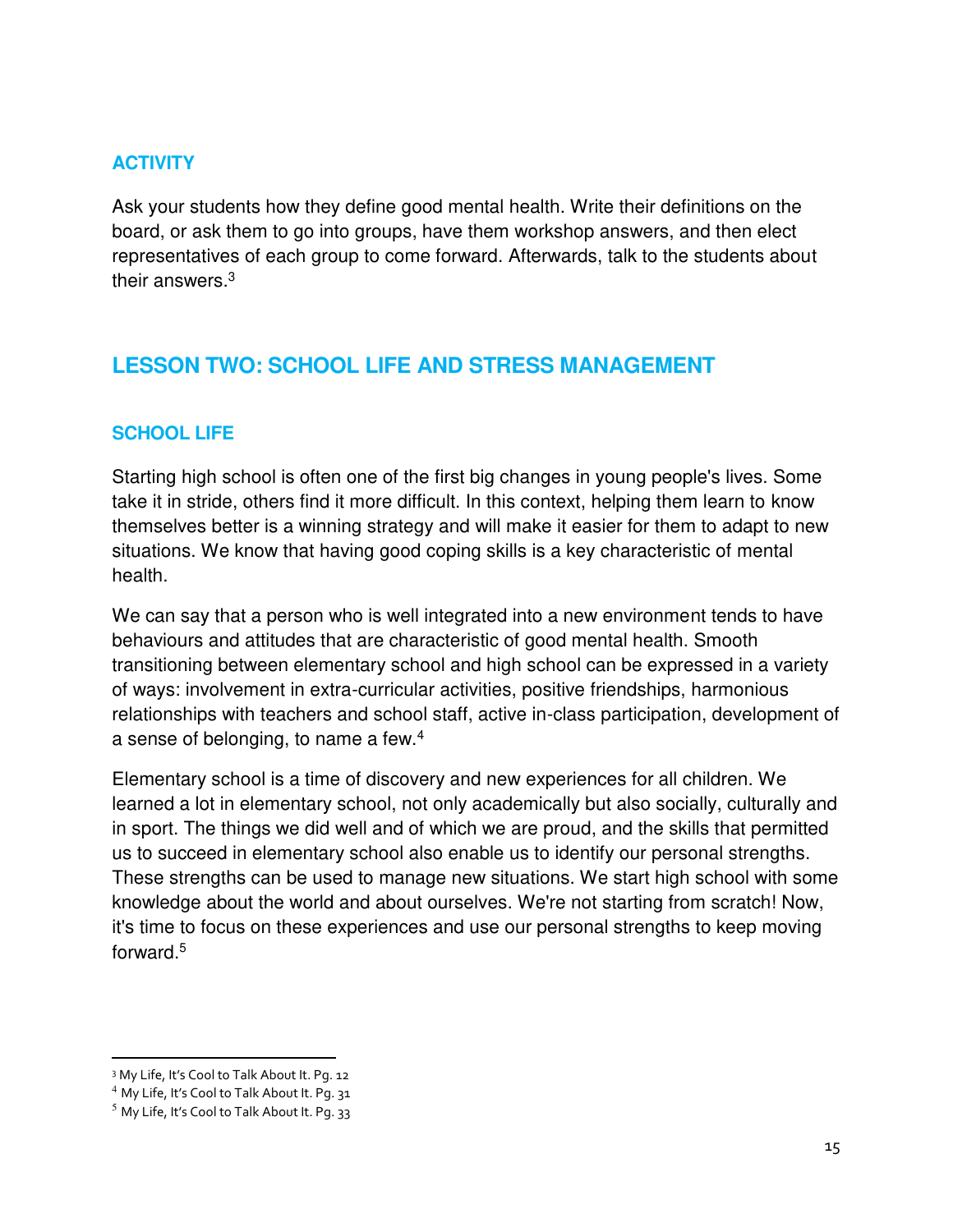#### **ACTIVITY**

Divide your class into groups and ask them this: "What did I learn in elementary school?" Ask for their best answers to see what personal strengths they developed and what networks they had.<sup>6</sup>

#### **STRESS**

Stress is part of everyday life. Some stress is positive and stimulating. For instance, feeling a bit nervous before an exam helps prepare for it. However, other stress is negative and sometimes so intense that it becomes harmful and has detrimental effects on physical and mental health. Talking about stress management with young people can prepare them to deal with life's difficulties. It also helps prevent negative impacts of prolonged stress.

Stress is the body's reaction to an event or request. It helps us adapt to new situations, whether these are pleasant or not. We feel stress when there is an imbalance between expectations we must meet (or think we must meet) and the resources at our disposal. Prolonged, unmanaged stress can have significant impacts on a person's mental and physical health, as well as on his or her behaviour.<sup>7</sup>

#### **ACTIVITY ONE**

Get your students to identify different possible stressors that someone could face or experience in their lives.<sup>8</sup>

#### **ACTIVITY TWO**

l

Ask your students how they can manage stress, and identify any activities that someone could find relaxing.<sup>9</sup>

<sup>&</sup>lt;sup>6</sup> My Life, It's Cool to Talk About It. Pq. 33

 $7$  My Life, It's Cool to Talk About It. Pq. 47

<sup>8</sup> My Life, It's Cool to Talk About It. Pg. 49

 $9$  My Life, It's Cool to Talk About It. Pg. 57,61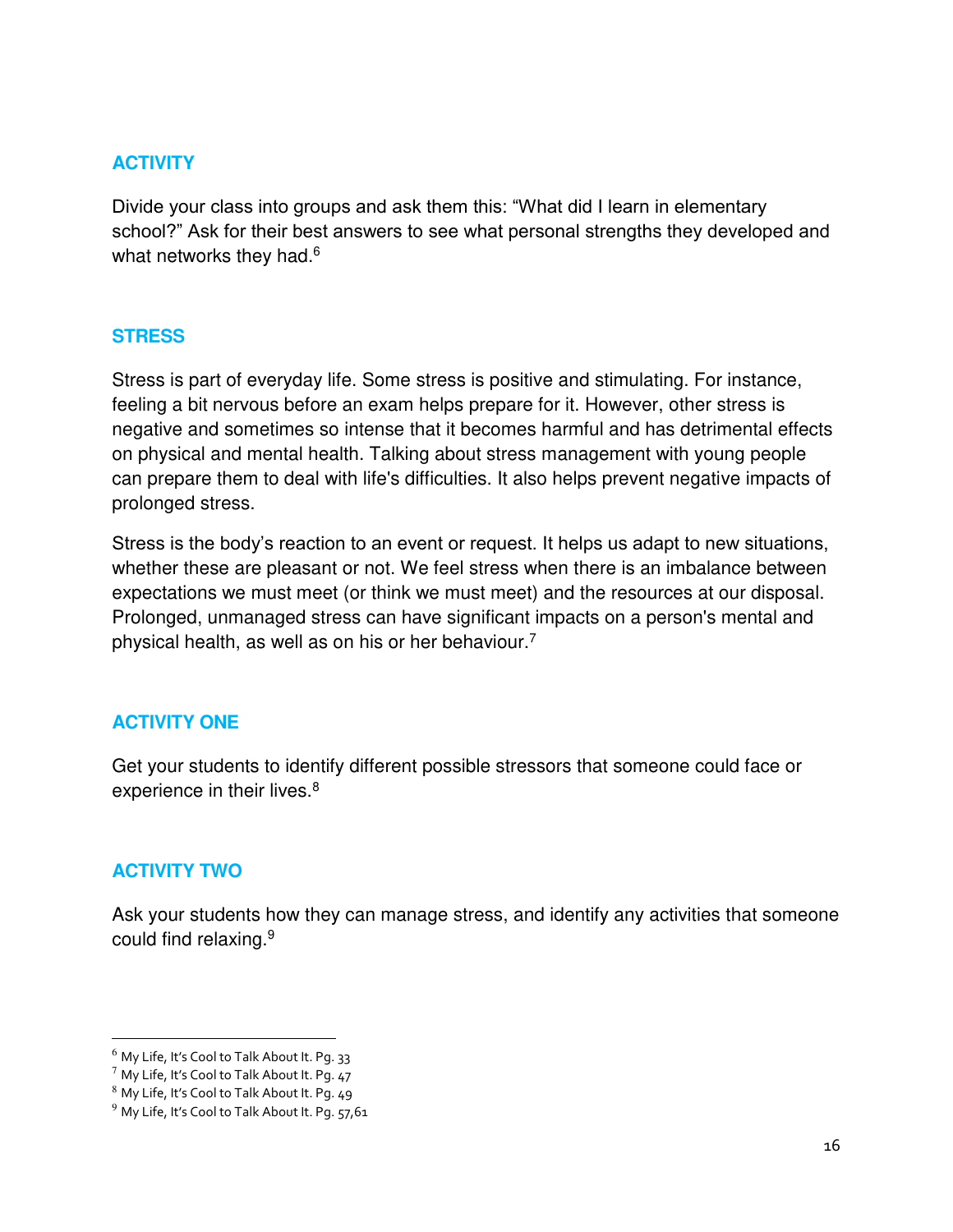### **LESSON THREE: STIGMA**

#### **DEFINITIONS**

Stigma refers to "a cluster of negative attitudes and beliefs that motivate the general public to fear, reject, avoid and discriminate against people with mental illnesses. Stigma is not just a matter of using the wrong word or action. Stigma is about disrespect. It is the use of negative labels to identify a person living with mental illness. Stigma is a barrier. Fear of stigma and the resulting discrimination discourages individuals and their families from getting the help they need."<sup>10</sup>

There are many negative stereotypes about mental illness, including those just mentioned. These misconceptions have a direct impact on attitudes toward people with mental illness; they result in discriminatory behaviours and practices. These stereotypes lead to expectations that people with mental illness will fail when looking for a job, living independently or building long-term relationships. The truth is employers are reluctant to hire people with psychiatric disabilities; landlords are less likely to rent apartments to them; and supportive housing is not welcome in most neighbourhoods.

The negative reaction to mental illness leads to discrimination that can be as hard for people to deal with as the symptoms of the disorder itself. For people with mental illness, stigma can be a barrier to finding a place to live, finding a job, finding friends, building a long-term relationship and connecting to the broader community — things that everyone needs for mental health.<sup>11</sup>

#### **ACTIVITY ONE**

Ask students about the first things that come to mind when they think of mental illness or a person with mental illness. Get them to write these ideas down on cue cards. Be sure to tell them there are no right or wrong answers; that it is an opportunity to bring up anything that comes to mind. Encourage them to write down as many ideas as they can, then stick the cue cards on the walls. Once all responses are on the wall, the teacher facilitates a discussion about which of the following categories each one fits into:

- myth (widely held, but false idea)
- misconception or misunderstanding
- hurtful or disrespectful language
- $\bullet$  factual information<sup>12</sup>

l

 $^{10}$  Substance Abuse and Mental Health Services Administration, 2004; as accessed from CMHA's Mental Health and High School Curriculum Guide. Pg. 64

<sup>&</sup>lt;sup>11</sup> Talking about Mental Illness. Pg. 7

<sup>&</sup>lt;sup>12</sup> Talking about Mental Illness. Pg. 23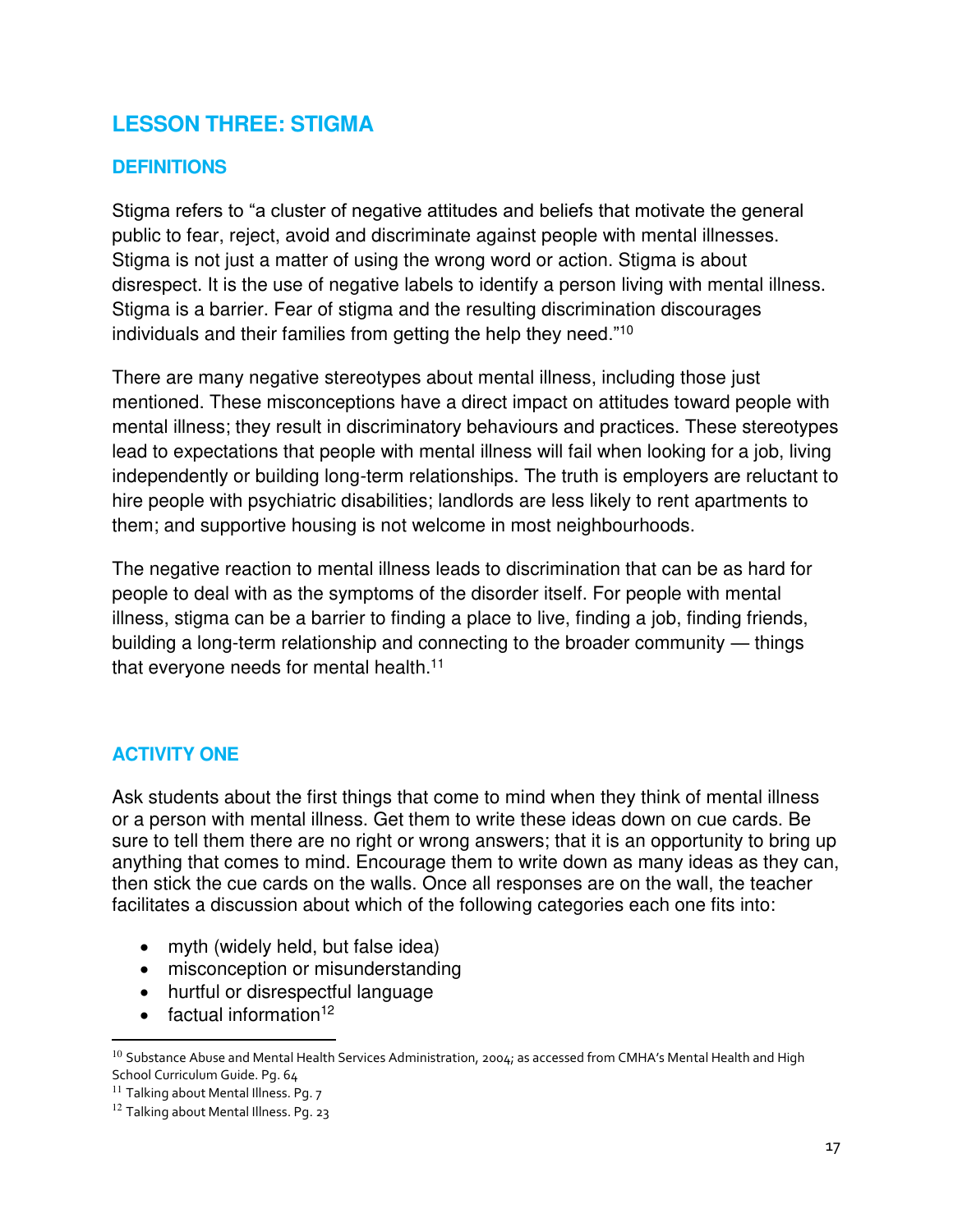#### **ACTIVITY TWO**

Show students the video "Courageous Not Crazy: Living With Stigma" (which is 20 minutes long) and host a discussion afterwards on what they saw, how they felt, and if it affected their view of mental health problems and illnesses.<sup>13</sup>

### **LESSON FOUR: SELF-ESTEEM AND INNER DIALOGUE**

#### **SELF-ESTEEM**

Adolescence is a time during which teens begin constructing their adult identities by reorganizing their thought patterns, values and behaviours. This metamorphosis can be positive when young people evolve in favourable psychological, social and environmental conditions. It is an important period during which they can build and enhance self-esteem. As we saw earlier, self-esteem is a key characteristic of mental health. If it does not have a solid base, it vacillates according to other people's circumstances, experiences or judgments. Helping young people to acquire self-esteem is one of the most valuable gifts they can receive. No matter what their experiences were during childhood, when given proper support, teenagers can develop positive selfesteem.

Self-esteem depends on how we perceive ourselves, the opinion we have of ourselves; therefore, it is the worth we give ourselves, especially our awareness of this worth. A person can have great qualities, be talented in many areas and have undeniable skills, but without an awareness of these qualities, talents and skills, he or she may nevertheless have poor self-esteem.

Self-esteem is not synonymous with narcissism or self-centeredness. When it is a question of acknowledging one's strengths, many people hesitate: "If I acknowledge I have qualities and skills, am I just boasting? Or lacking humility?" On the contrary! Selfesteem is a realistic perception of oneself; it necessarily supposes that a person is aware of personal strengths, but also of his or her difficulties and limits in several aspects of life.<sup>14</sup>

 $\overline{a}$ 

<sup>13</sup> CMHA Mental Health and High School Curriculum Guide. Pg. 65

<sup>&</sup>lt;sup>14</sup> My Life, It's Cool to Talk About It. Pg. 69, 70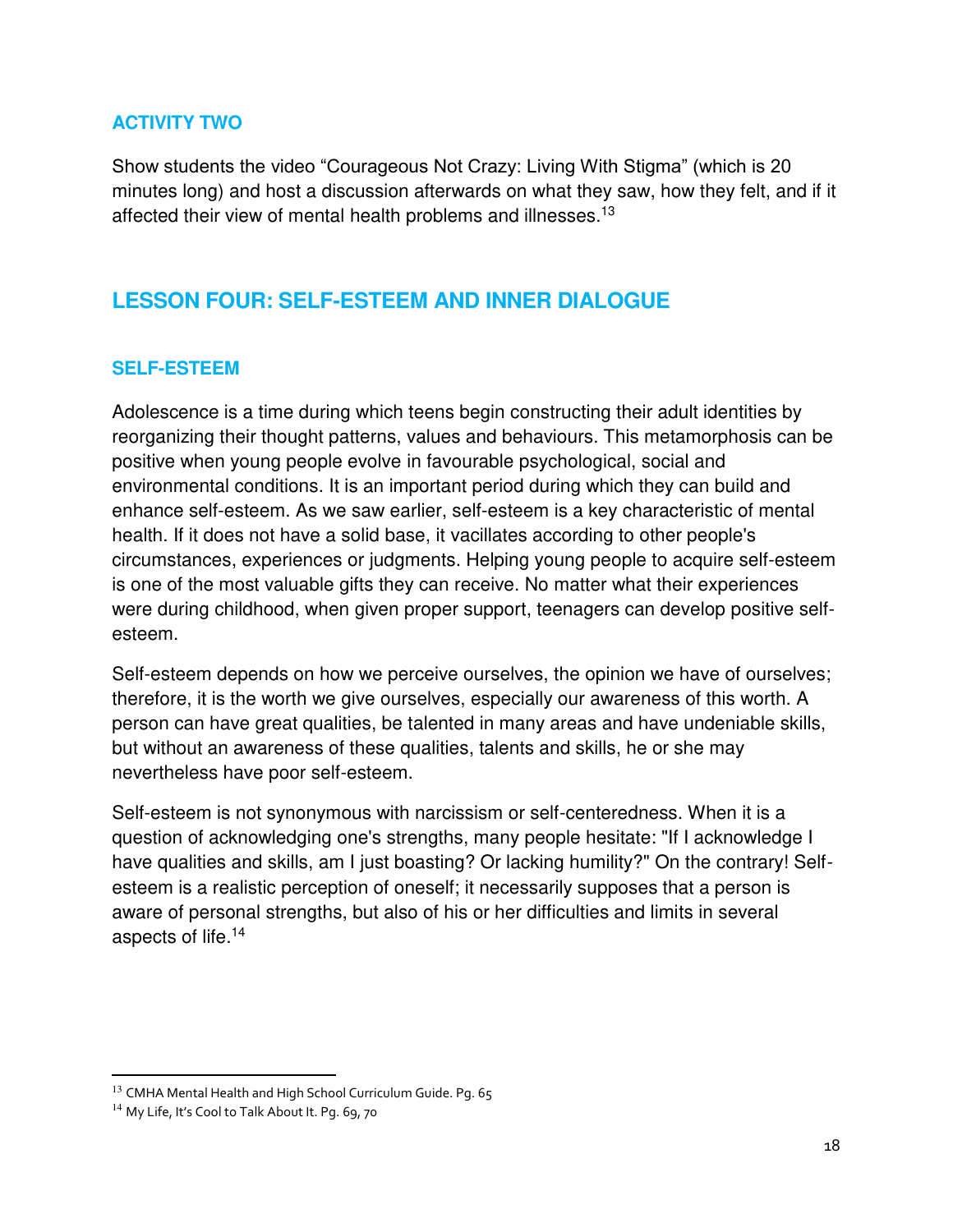#### **ACTIVITY ONE**

Ask your students to identify what they like about themselves and what qualities they would want to improve upon. Afterwards, ask the following:

- 1. What was easier? Identifying your qualities or what you'd like to improve?
- 2. How do you feel, after this exercise? Do you find it difficult to talk about your strengths?
- 3. How is self-esteem affected by being able to identify and recognize your strong points and those that should be improved?<sup>15</sup>

#### **INNER DIALOGUE**

We all have automatic thoughts that, due to their nature, we are unaware of: they have significant consequences on our mental health, self-esteem, emotions and ability to deal with stress. When you teach young people to control their internal dialogues, you give them invaluable tools which they can use to become aware that the perceptions they have of themselves are not always realistic. You also help them discover various strategies that can help them transform these perceptions into something closer to reality.<sup>16</sup>

#### **ACTIVITY TWO**

Tell students that you are now going to do an experiment. Three of them will soon be asked to come to the front of the class to do a two-minute presentation on a topic of their choice. The three names will be chosen at random from among their names written on bits of paper that are in a box (show them a box that seems to contain as many bits of papers as there are students). They have two minutes to prepare, eyes closed, no paper or pencils. After two minutes, pretend to pick the first name out of the box; then, tell students the experiment is now over and that no one will have to do a presentation.

Ask students to write down, in silence, the thoughts that went through their heads in the two minutes during which they had to prepare. In a large group, ask students to share their answers and write them on the board, divided into two columns: positive thoughts and negative thoughts.<sup>17</sup> 

l

<sup>&</sup>lt;sup>15</sup> My Life, It's Cool to Talk About It. Pg. 74

<sup>&</sup>lt;sup>16</sup> My Life, It's Cool to Talk About It. Pg. 113

<sup>&</sup>lt;sup>17</sup> My Life, It's Cool to Talk About It. Pq. 116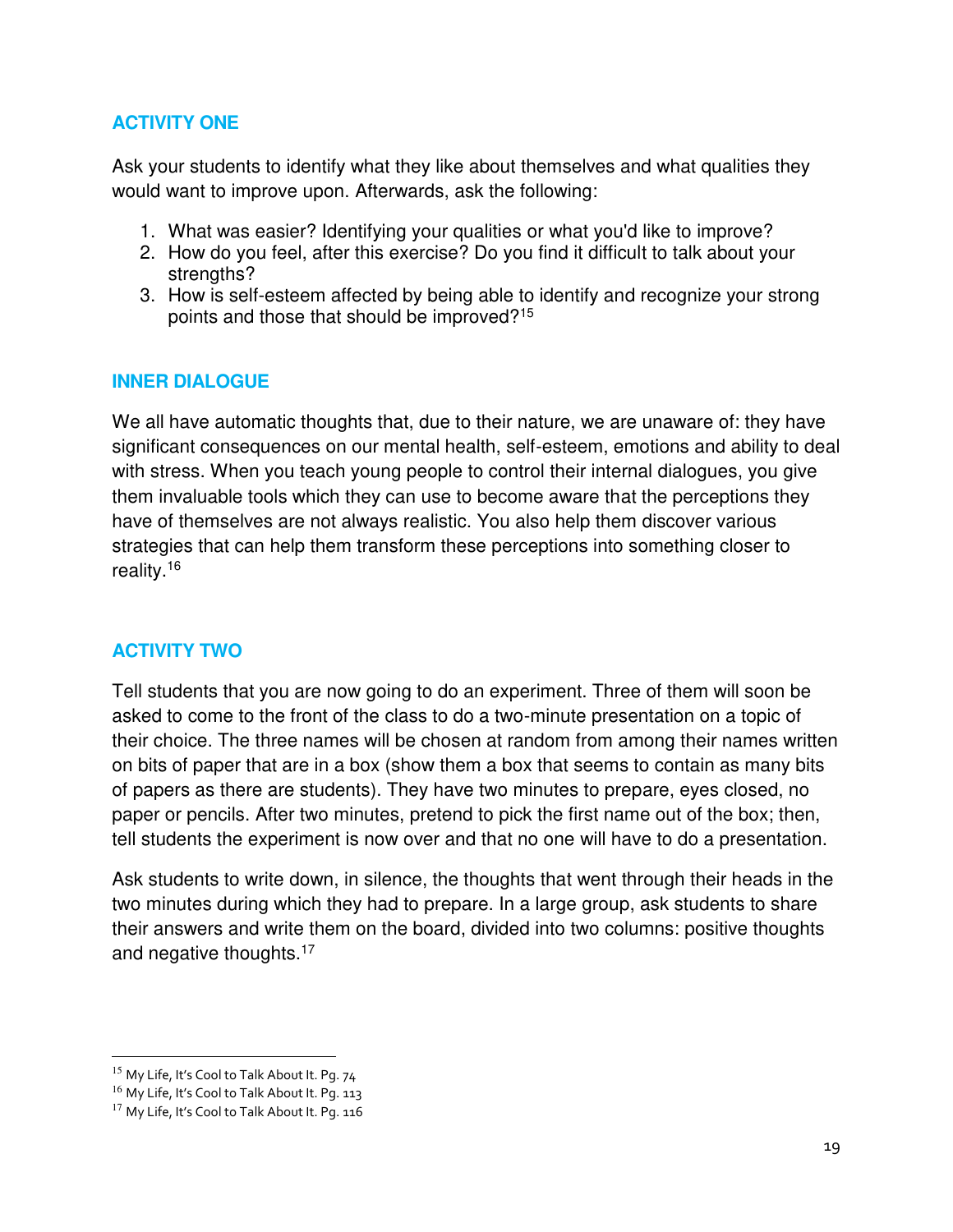## **LESSON FIVE: MOVING FORWARD**

#### **RECOGNIZING EMOTIONS**

Emotions play a significant adaptive role in everyday life and have several functions:

- 1. Information: Emotions spotlight events that are important to us; they inform us that some situations affect or touch us. For instance, being sad after fighting with a friend makes you realize that this friendship is important to you; feeling happy after being invited somewhere indicates that you appreciate the person who invited you.
- 2. Motivation to act: Emotions foster certain behaviours or actions. For instance, if you're afraid of something, you avoid it or protect yourself from it; if you have fun doing something, you will probably try to do it again.
- 3. Communication: Emotions that are felt and expressed communicate needs, expectations and individuality. For example, if you're openly disappointed with a bad result on an exam, you're showing your teacher (and yourself) that you want to succeed; if you tell your father that you're happy when he spends time with you, it confirms the pleasure you have in his company and your need to be with him.<sup>18</sup>

#### **ACTIVITY**

Write the following questions on the board and collect a few answers before asking students to form teams of three or four so they can discuss them. Afterwards, ask them to present their answers.

- 1. Is it always easy to express your emotions? Why?
- 2. Why is it that sometimes you stop yourself from expressing how you really feel?
- 3. Are all ways of expressing emotions acceptable?
- 4. What's the point of expressing emotions?
- 5. Is expressing your emotions good for your health?
- 6. What connections can you make between expressing emotions and mental health?<sup>19</sup>

#### **FINAL WORD: HOW TO HELP?**

Here are some strategies for supporting someone with a mental health problem/illness:

- 1. Be supportive and understanding.
- 2. Spend time with the person. Listen to him or her.

 $\overline{a}$ 

<sup>18</sup> My Life, It's Cool to Talk About It. Pq. 93

<sup>&</sup>lt;sup>19</sup> My Life, It's Cool to Talk About It. Pg. 97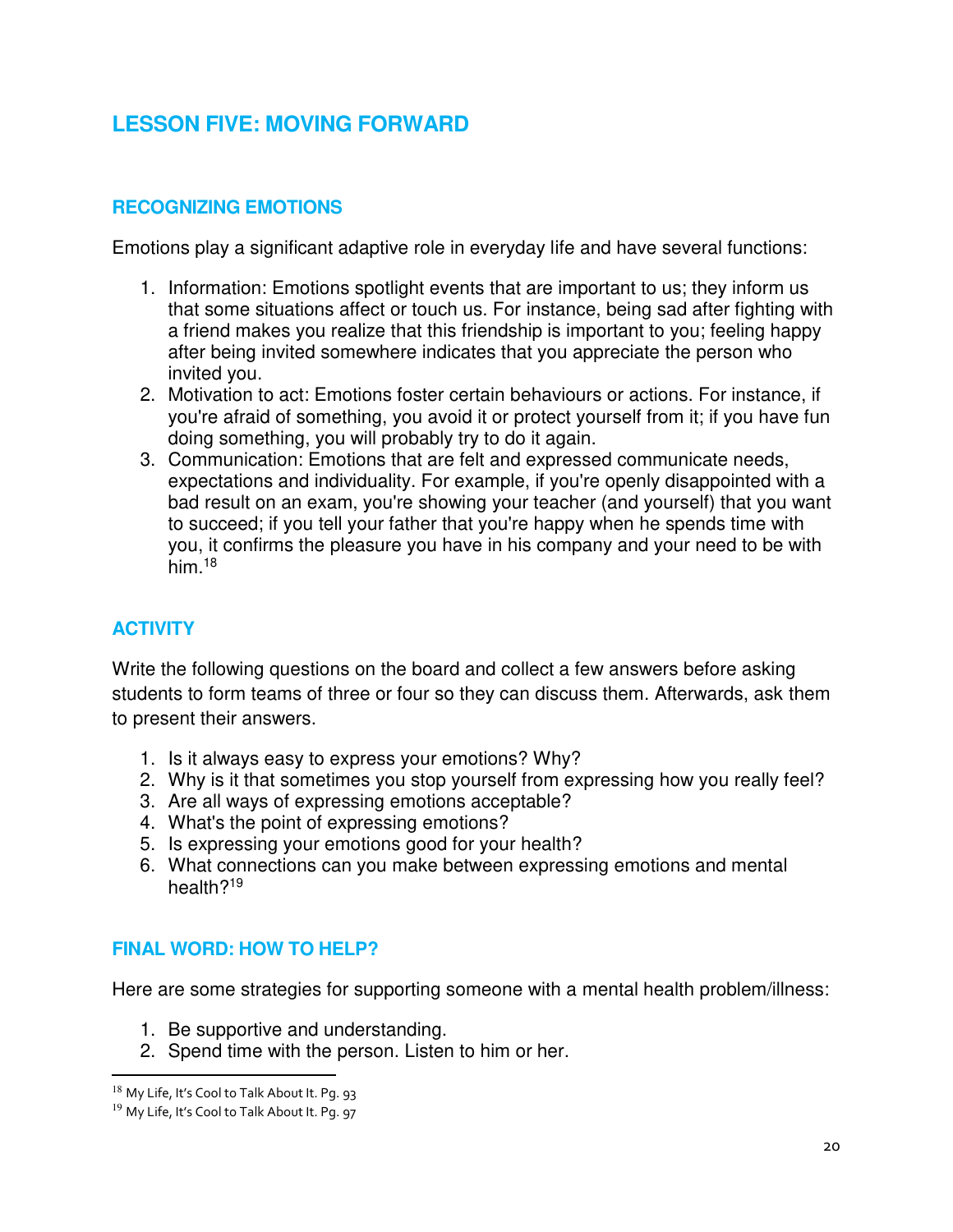- 3. Never underestimate the person's capacity to recover.
- 4. Encourage the person to follow his or her treatment plan and to seek out support services. Offer to accompany them to appointments.
- 5. Become informed about mental illness.
- 6. Remember that even though your friend may be going through a hard time, they will recover. Stand by them. If you're planning an outing to the movies or the community centre, remember to ask your friend along. Keeping busy and staying in touch with friends will help your friend feel better, when they're ready.
- 7. If you are a close friend or family member of someone who has a mental illness, make sure you get support as well. Crisis training, self-help and/or individual counseling will help you become a better support person.
- 8. Put the person's life before your friendship. If you think the person needs help, especially if he or she mentions thoughts of suicide, don't keep it a secret – even if the person asked you to. $20$

Recovery is an ongoing, slow process, and is different for each person. Research on recovery shows that there are a number of factors which people often mention are important: the presence of people who believe in and stand by the person who is in recovery, and that person's ability to make their own choices about important things like treatment and housing.

Other factors that can support recovery include:

- 1. Mutual support (self-help groups)
- 2. Social opportunities (church groups; drop-in centres, volunteer work, participating in community life)
- 3. Positive relationships (accepting and being accepted, family and friends and communicating with them in a positive way)
- 4. Meaningful daily activity Being able to work, go to school
- 5. Medication (sticking with a treatment plan, working with doctors to fi nd the best medications with the fewest side effects)
- 6. Spirituality (involvement in a faith community or individual spiritual practice)
- 7. Inner healing capacity and inner peace (finding a sense of meaning and purpose, even in suffering)
- 8. Personal growth and development (hobbies, self-education, taking control of one's life, exercise, personal goal setting)
- 9. Self-awareness (self-monitoring, recognizing when to seek help, recognizing one's accomplishments and accepting and/or learning from one's failures)<sup>21</sup>

 $\overline{a}$ 

<sup>20</sup> Mental Health & High School Curriculum Guide. Pg. 85

<sup>21</sup> Mental Health & High School Curriculum Guide. Pg. 86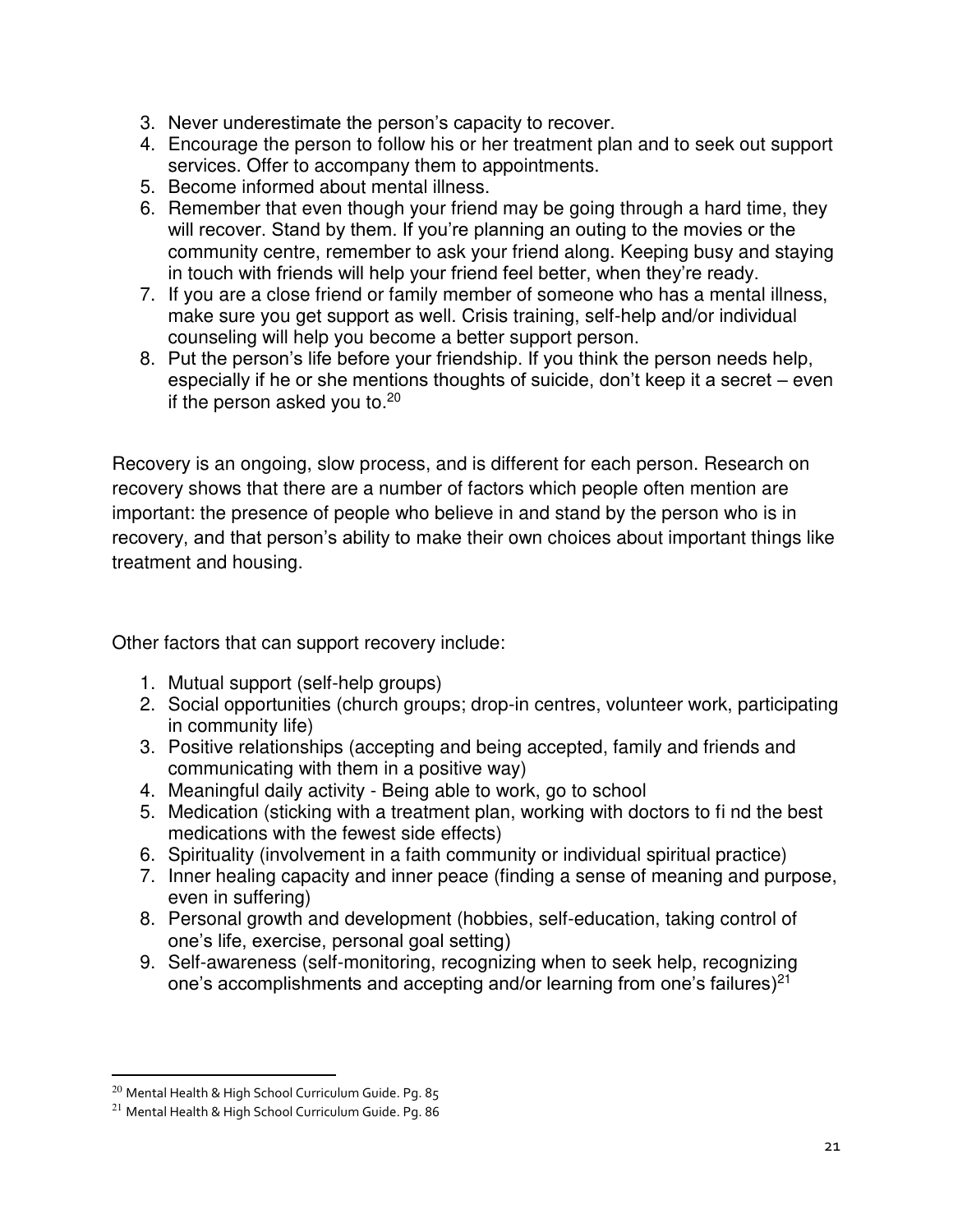# **ADDITIONAL IMAGES AND HANDOUTS**

#### **CMHA MENTAL HEALTH WEEK POSTER**

# IT'S MENTAL HEALTH WEEK #G

Approximately seven million Canadians-20 per cent of us-live with mental health problems, mental illness addiction. Too often it's kept hidden because of the associated stigma and discrimination. That needs to stop. Talking is the first step.

#### During Mental Health Week we want Canada to GET LOUD.



**HDA?** 

visit mentalhealthweek.ca or connect<br>with your local CMHA branch

Sponsors:

**Medicine** 

Shoppe 6

Remedy's Rx.

CMHA's 66th Annual Mental Health Week | May 1-7, 2017



**Canadian Mental Health Association** Mental health for all

Sample image. Please click to access original file.

Guardian BARRICK

**CGI** 

متصحفه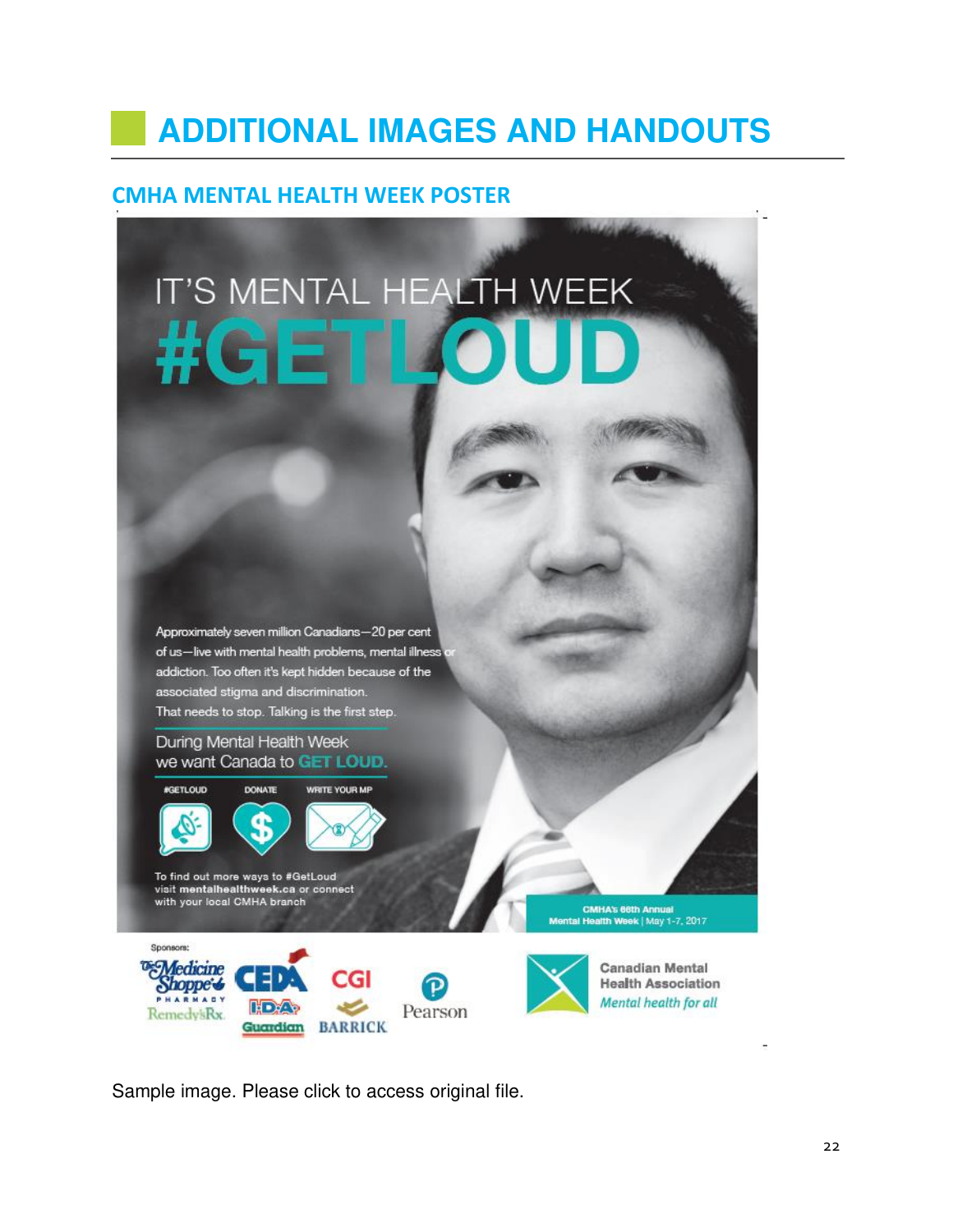### **CMHA MENTAL HEALTH WEEK POSTCARD**





Sample image. Please click to access original file.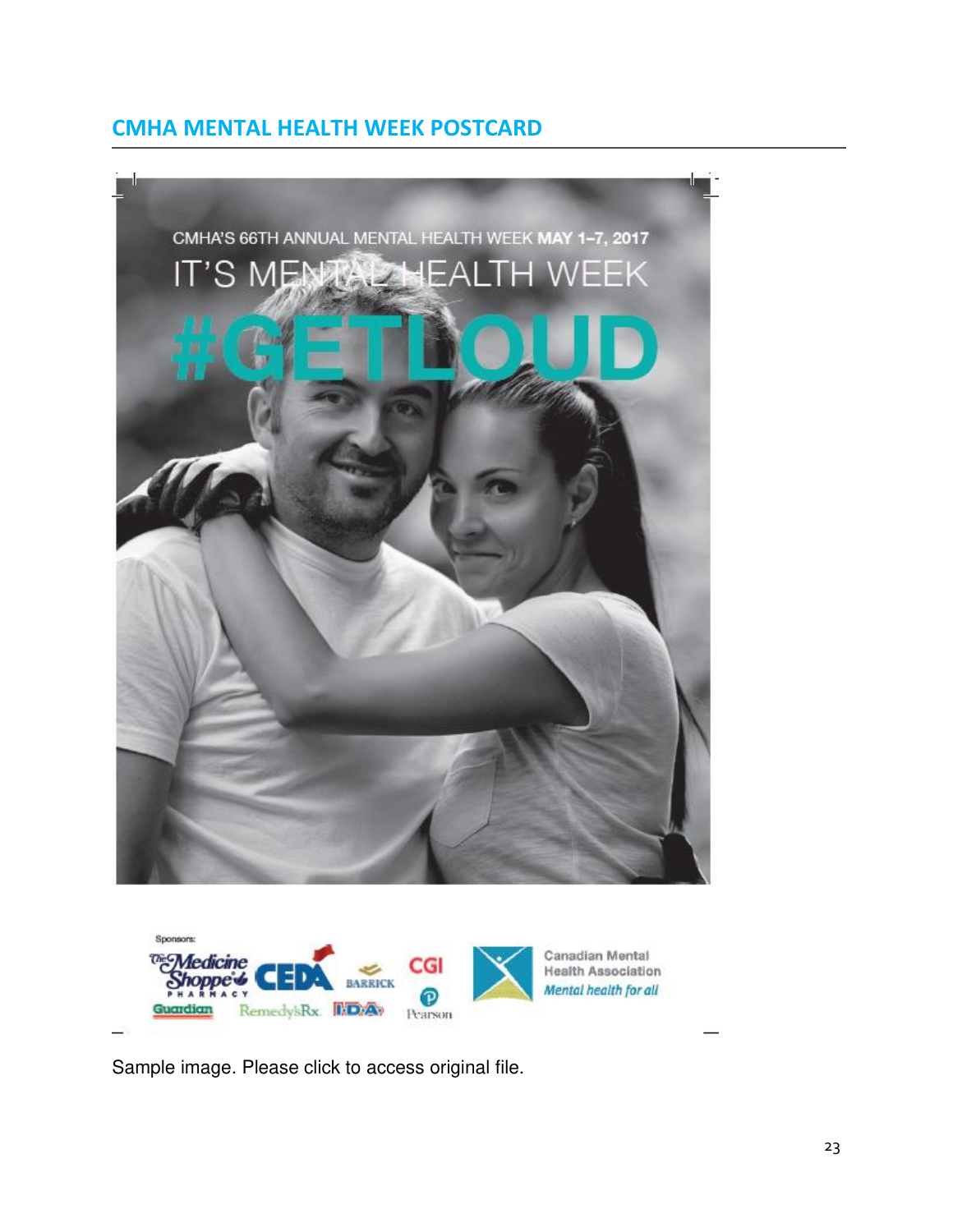# During Mental Health Week, we want Canada to GET LOUD.

Approximately seven million Canadians-20 per cent of uslive with poor mental health, mental illness or addiction. Too often it's kept hidden because of the associated discrimination and stigma.

This has to stop.



**DONATE** 

#GETLOUD







#### **KEEP THE CONVERSATION GOING**



# CMHA'S 66TH ANNUAL MENTAL HEALTH WEEK MAY 1-7, 2017





**Health Association** Mental health for all

Sample image. Please click to access original file.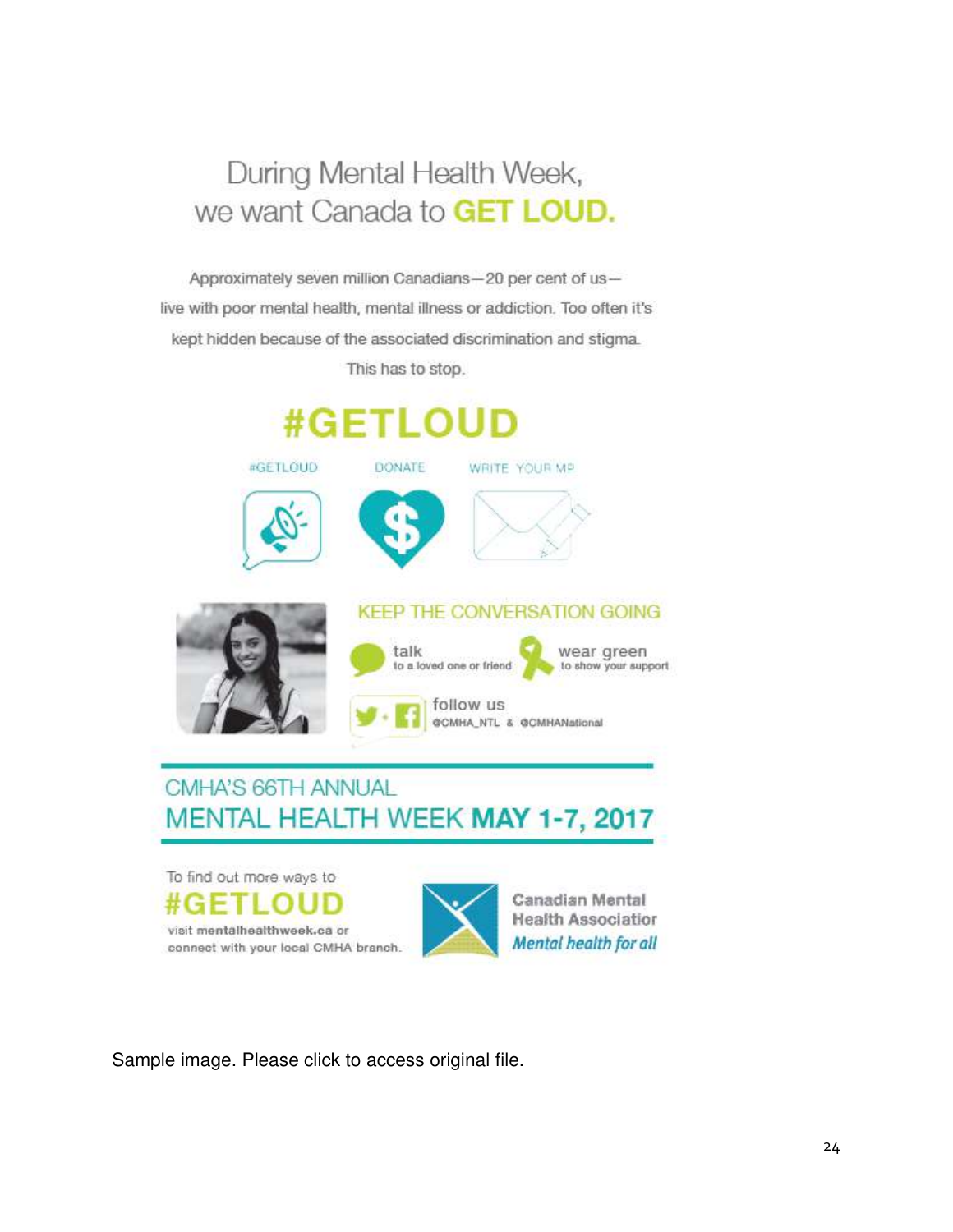# **SOCIAL ACTIVATION**



[Sample image. Please click to access original file.](https://cmhan.sharepoint.com/sites/CMHA MarComm Collaborative/_layouts/15/guestaccess.aspx?docid=00d3017e70ca44c74a47d740996bddd15&authkey=Ab-7xDcbXp7g_QunlBy-x1w)